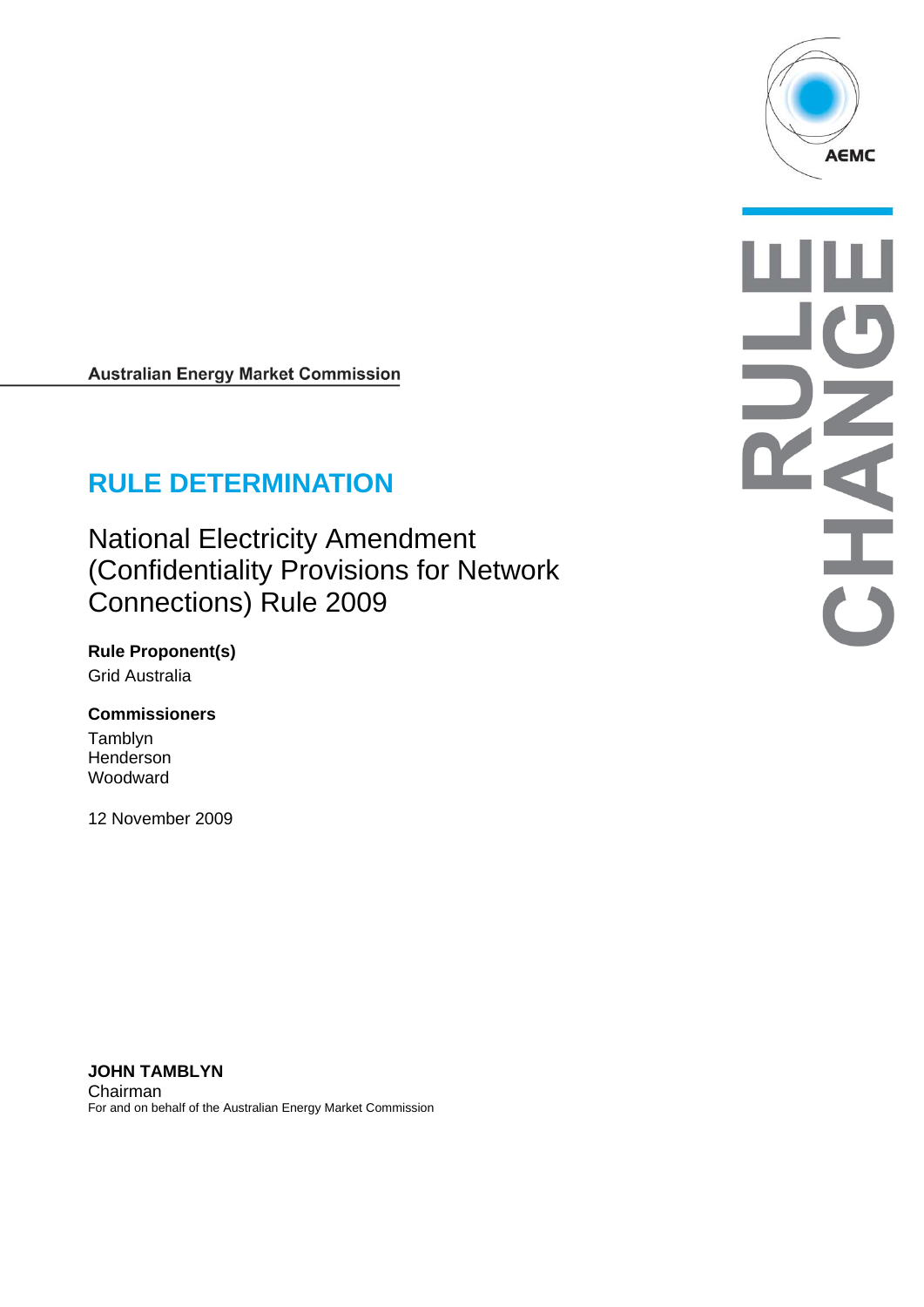### **Inquiries**

The Australian Energy Market Commission PO Box A2449 Sydney South NSW 1235

**E:** aemc@aemc.gov.au **T:** (02) 8296 7800

**F:** (02) 8296 7899

## **Citation**

AEMC 2009, *Confidentiality Provisions for Network Connections*, Rule Determination, 12 November 2009, Sydney

## **About the AEMC**

The Council of Australian Governments, through its Ministerial Council on Energy, established the Australian Energy Market Commission (AEMC) in July 2005 to be the Rule maker for national energy markets. The AEMC is currently responsible for Rules and policy advice covering the National Electricity Market and elements of the natural gas markets. It is a statutory authority. Our key responsibilities are to consider Rule change proposals, conduct energy market reviews and provide policy advice to the Ministerial Council as requested, or on AEMC initiative.

This work is copyright. The Copyright Act 1968 permits fair dealing for study, research, news reporting, criticism and review. Selected passages, tables or diagrams may be reproduced for such purposes provided acknowledgement of the source is included.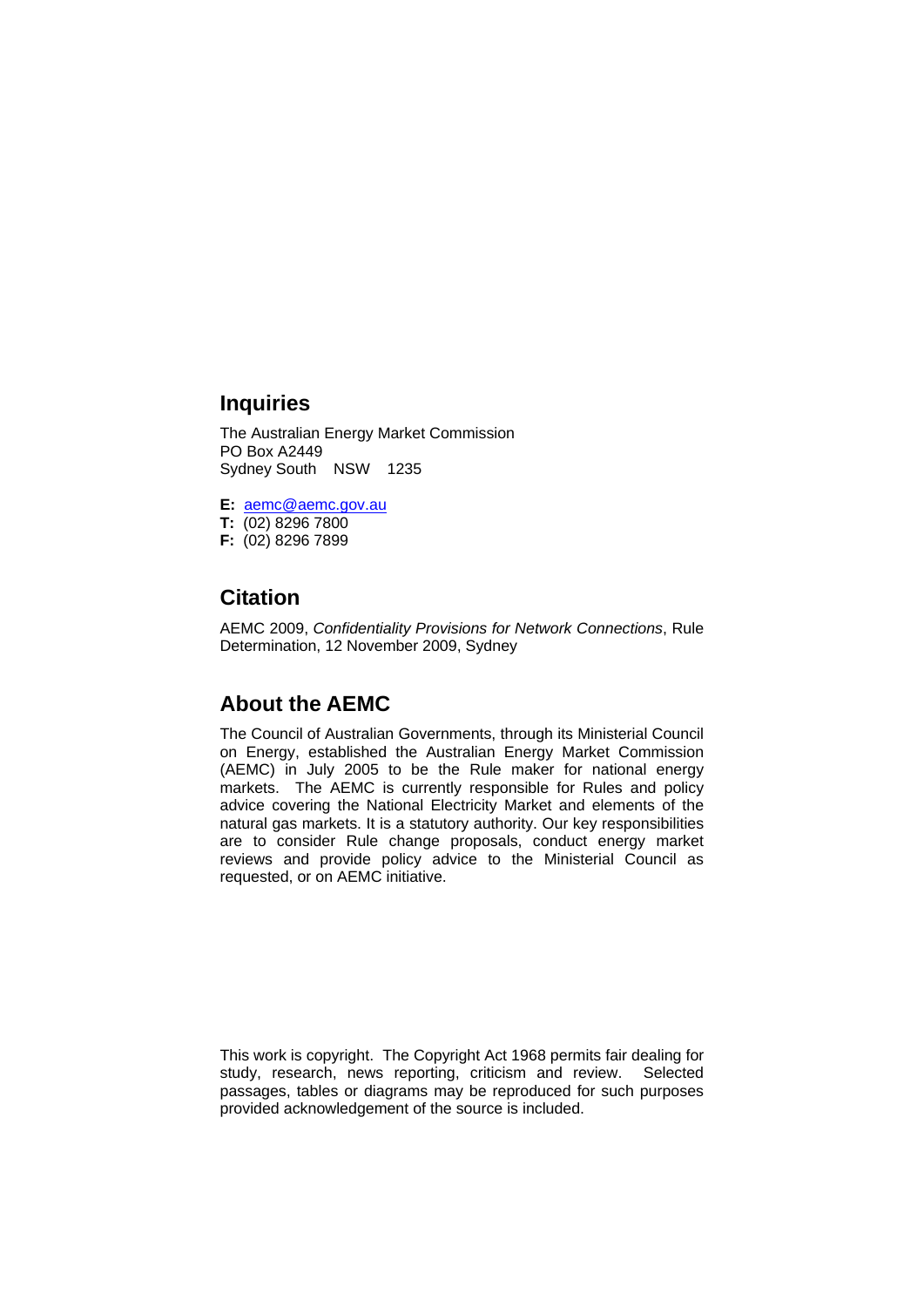# **Contents**

| $\overline{1}$ |                                                       |                                                                     |  |
|----------------|-------------------------------------------------------|---------------------------------------------------------------------|--|
|                | 1.1                                                   |                                                                     |  |
|                | 1.2                                                   | Summary of the Grid Australia Rule change proposal 1                |  |
|                | 1.3                                                   |                                                                     |  |
| $\overline{2}$ |                                                       |                                                                     |  |
|                | 2.1                                                   |                                                                     |  |
|                | 2.2                                                   |                                                                     |  |
|                | 2.3                                                   |                                                                     |  |
|                | 2.4                                                   |                                                                     |  |
|                | 2.5                                                   | Recent amendments to the Rules regarding confidential information9  |  |
|                | 2.6                                                   | The Commission's approach and decision making framework 9           |  |
|                | 2.7                                                   | The Rule making test and the National Electricity Objective10       |  |
|                | 2.8                                                   | Differences between the proposed Rule, the draft Rule and the Rule  |  |
| A              | Commission's assessment of the proposed Rule change13 |                                                                     |  |
|                | A.1                                                   | Cross-reference in clause 5.3.8 of the Rules to the confidentiality |  |
|                | A.2                                                   | Allow NSPs to disclose basic generator information regarding        |  |
|                | A.3                                                   |                                                                     |  |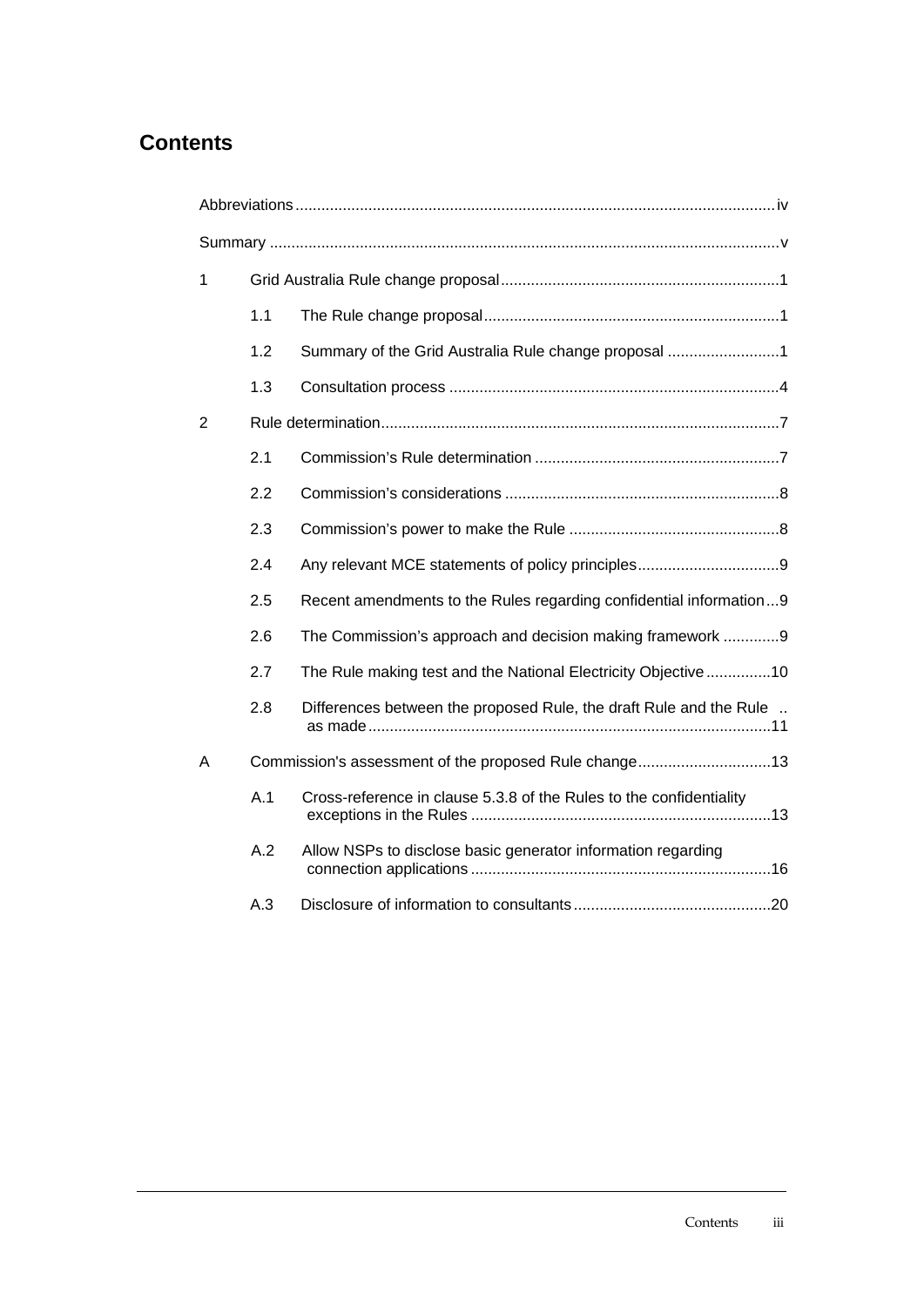# **Abbreviations**

| <b>AEMC</b>   | <b>Australian Energy Market Commission</b>     |
|---------------|------------------------------------------------|
| <b>AEMO</b>   | <b>Australian Energy Market Operator</b>       |
| AER           | <b>Australian Energy Regulator</b>             |
| Commission    | see AEMC                                       |
| <b>MCE</b>    | Ministerial Council on Energy                  |
| <b>NEL</b>    | National Electricity Law                       |
| <b>NEM</b>    | <b>National Electricity Market</b>             |
| <b>NEMMCO</b> | National Electricity Market Management Company |
| <b>NEO</b>    | National Electricity Objective                 |
| <b>NSP</b>    | Network Service Provider                       |
| Rules         | <b>National Electricity Rules</b>              |
| SOO           | <b>Statement of Opportunities</b>              |
| <b>TNSP</b>   | <b>Transmission Network Service Provider</b>   |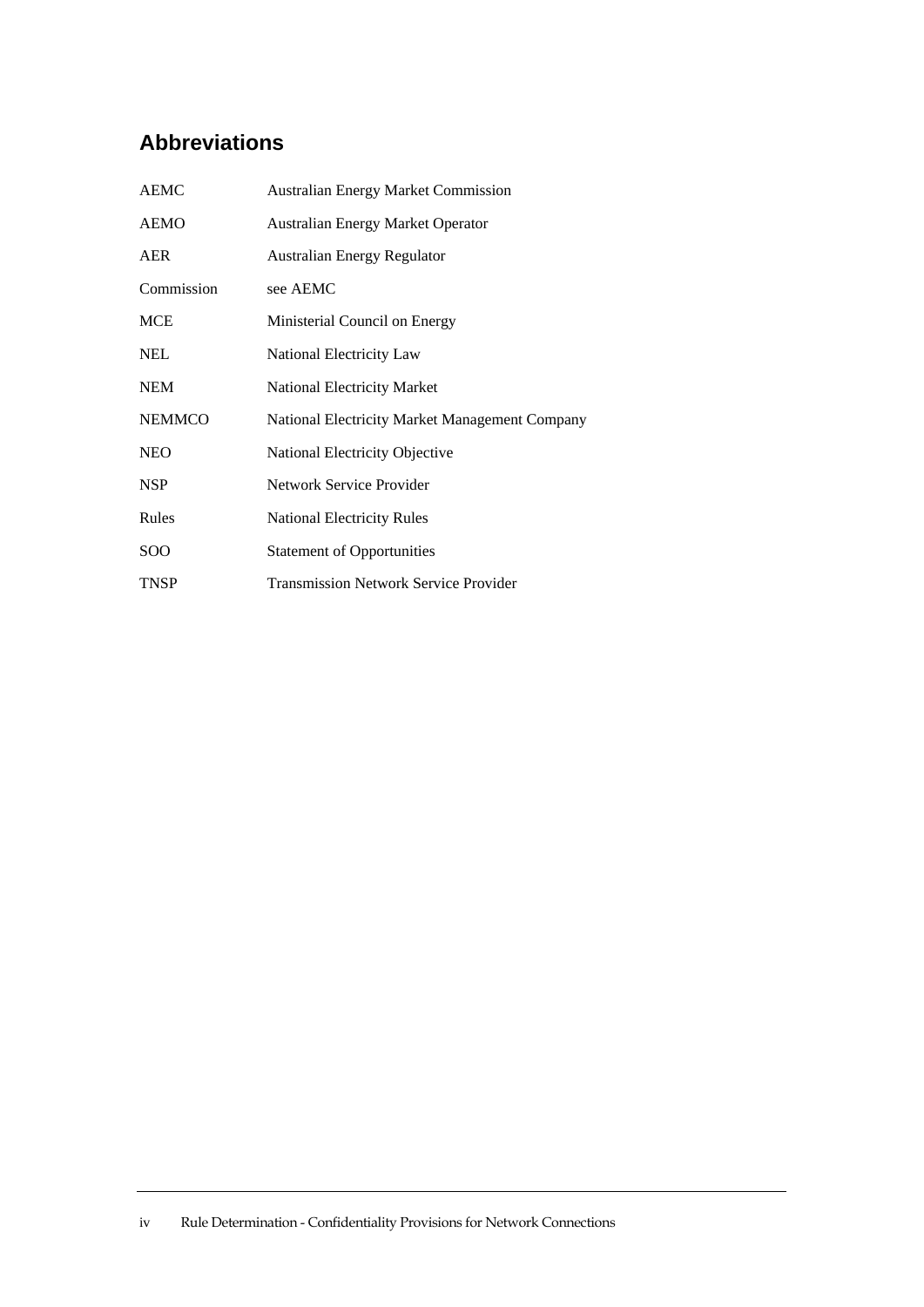# **Summary**

#### **The Commission's determination**

In relation to Grid Australia's Rule change proposal concerning confidentiality provisions for network connections, the Australian Energy Market Commission (Commission) has determined, under sections 102 and 103 of the National Electricity Law (NEL), to make this Rule determination and the National Electricity Amendment (Confidentiality Provisions for Network Connections) Rule 2009 (the Rule as made).

#### **Summary of the Rule change proposal**

On 1 April 2009, the Commission received a Rule change proposal regarding changes to Chapter 5 (Network Connection) from Grid Australia entitled "Confidentiality Provisions for Network Connections". The Rule was proposed as a non-controversial expedited Rule change.

Grid Australia contended that the following issues exist within the Rules:<sup>1</sup>

- any information received by a Network Service Provider (NSP) as a result of a connection enquiry or application, must always be treated as confidential information, which continues to apply even if the information becomes publicly available;
- NSPs cannot disclose information to consultants to assist the NSP in processing connection enquiries and applications; and
- NSPs are unable to disclose basic information regarding connection applications that could assist connection enquirers or connection applicants.

Grid Australia considered that this prevented NSPs from sharing information between generators that would otherwise be seen as commercially standard or noncontroversial. As a result, prospective connection applicants may be unaware of opportunities for more efficient co-ordinated connection options. To address these perceived problems, Grid Australia proposed the following amendments to the Rules:2

<sup>1</sup> Grid Australia Rule change proposal, *Proposed Rule change: confidentiality provisions clause 5.3.8*, 1 April 2009, p.2-3.

<sup>2</sup> Ibid. p.3.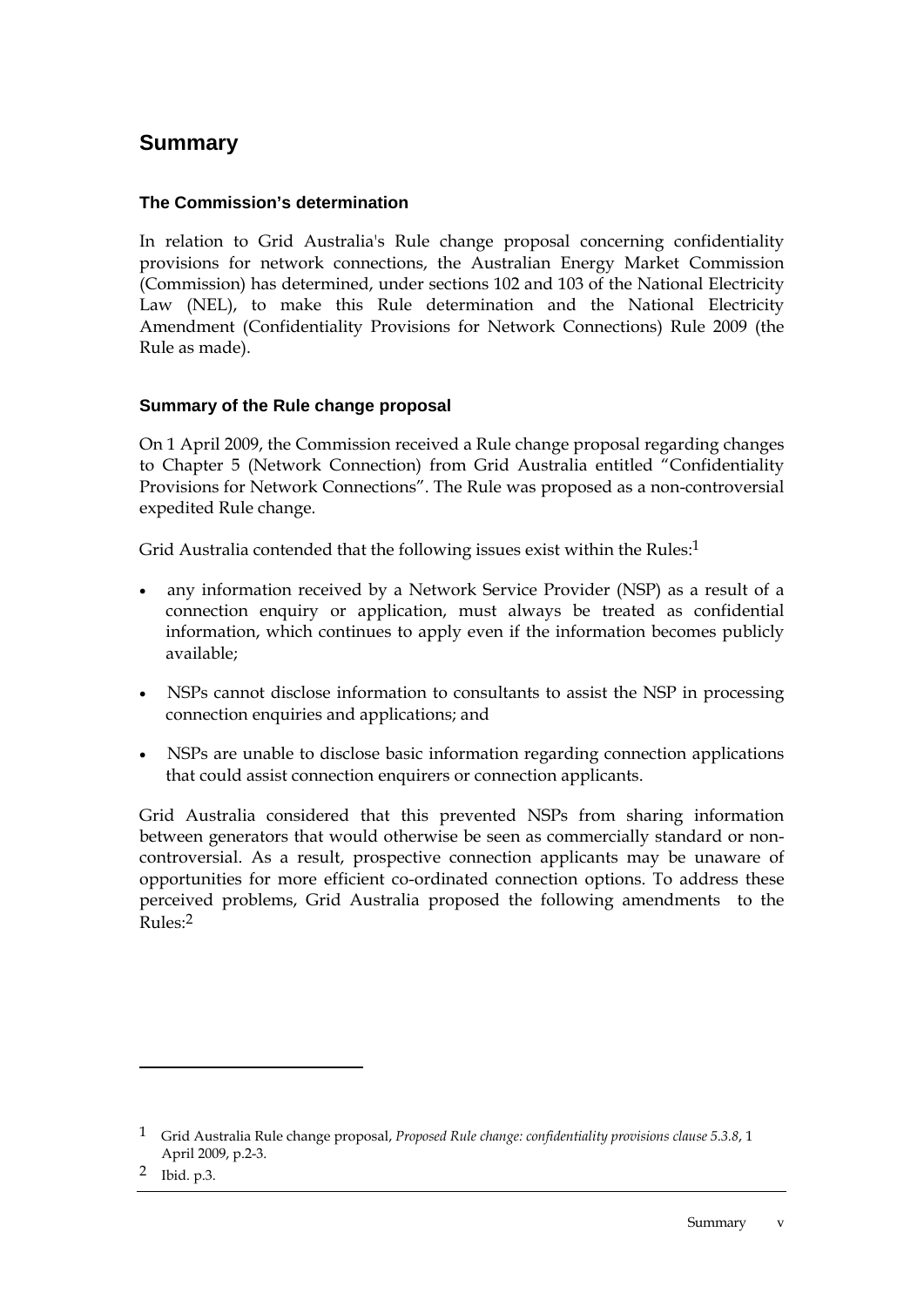- amend clause  $5.3.8<sup>3</sup>$  to allow the confidential information exclusions in clause  $8.6.2<sup>4</sup>$  to apply; and
- allow NSPs to disclose basic information regarding connection applications.

#### **Summary of the Commission's process**

Grid Australia proposed that the Commission should consider the proposed Rule as a non-controversial Rule, to be expedited in accordance with section 96 of the NEL. However, following publication, the Commission received a written objection from the Clean Energy Council opposing expedition of the Rule change proposal.<sup>5</sup> The Commission's analysis of the written objection concluded that it is not misconceived or lacking in substance. The Commission subsequently published a notice that it will consider the relevant proposed Rule in accordance with the procedure for the making of a Rule by the AEMC under Division 3 of Part 7 of the NEL (other than section 96 of the NEL), rather than through an expedited Rule making process.

In preparing this Rule determination the Commission has:

- assessed the views of submissions received during both rounds of consultation; and
- assessed the Rule change proposal against the National Electricity Objective  $(NEO).<sup>6</sup>$

#### **Summary of the Commission's decision for the Rule determination**

The Commission's assessment covers three issues. Two of these were raised in Grid Australia's Rule change proposal and one was raised by a stakeholder during initial consultation.

The Commission is satisfied that the inclusion of a cross-reference in clause 5.3.8 of the Rules to the confidentiality exceptions to the general confidentiality obligations on Registered Participants in rule 8.6 of the Rules will contribute to achievement of the NEO. This is because the cross-reference in clause 5.3.8 of the Rules will promote efficient coordinated connection applications. Therefore, the Commission has adopted Grid Australia's Rule change proposal to provide an explicit cross-reference in clause 5.3.8 of the Rules to the confidentiality exceptions to the general confidentiality obligations on Registered Participants under rule 8.6 of the Rules. The

l

<sup>3</sup> Clause 5.3.8 relates to the provision and use of information for modifying or establishing a connection to a network.

<sup>4</sup> Clause 8.6.2 provides for exceptions to Registered Participant's confidentiality obligations under the Rules. These exceptions include: information generally and publicly available; disclosure to employees, officers and legal or other professional advisors; consent to disclose information.

<sup>5</sup> Clean Energy Council, Objection to the expedited Rule change proposal of the Confidentiality Provisions for Network Connections, 27 May 2009.

<sup>6</sup> Part 1, Section 7 of the National Electricity Law.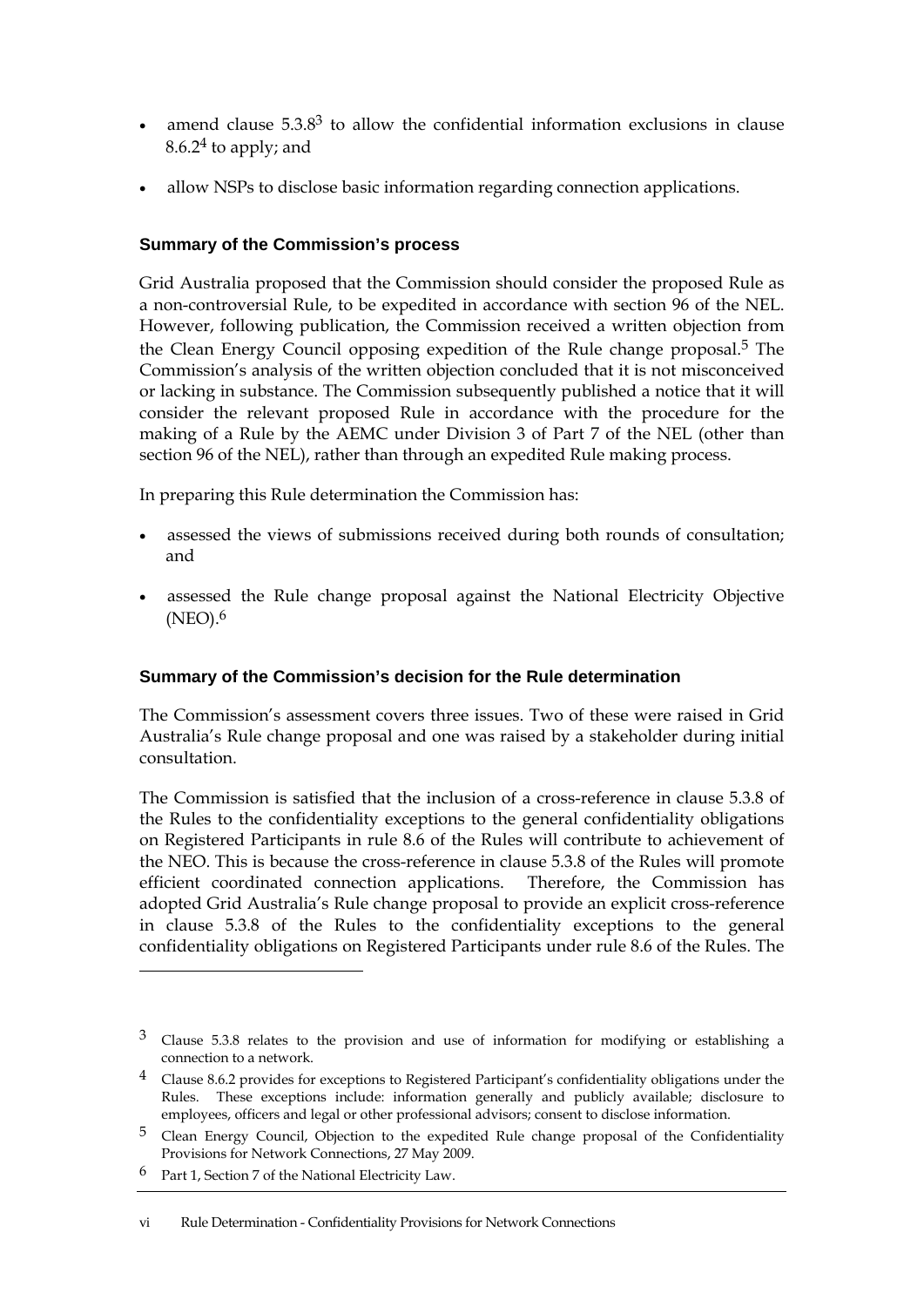Rule clarifies that NSPs may disclose information in certain circumstances to Registered Participants and other persons to facilitate coordinated connection applications and enquiries. The Rule as made will include an explicit cross-reference in clauses  $5.3.8(a)(2)$  and  $5.3.8(d)$  to rule  $8.6$  of the Rules.

The Commission has not adopted Grid Australia's Rule change proposal to include a new clause that would allow NSPs to disclose basic generator information regarding the size, location, completion date, primary technology and broad function in respect of an application to connect. This is because a NSP, which will have received the information by virtue of Schedule 5.4 of the Rules, may already publish this information in certain circumstances to the extent permitted by the confidentiality exclusions to rule 8.6 under clause 8.6.2(a) (Public domain) and 8.6.2(c) (Consent). In addition, given the high likelihood that connection information will be public prior to a connection agreement, including in both AEMO's Electricity Statement of Opportunities (ESOO) and TNSPs Annual Planning Reports, there is sufficient transparency and public information available for prospective connecting generators. The Commission has therefore not agreed to include Grid Australia's proposed clause 5.3.8(c1) in the Rule as made.

The Commission has not adopted Hill Michael's proposal to allow the disclosure of data and information by NSPs directly to consultants. This is because consultants may obtain information with the consent of Registered Participants who provided the relevant information under clause 8.6.2(c) of the Rules where appropriate. The Commission has therefore not agreed to include Hill Michael's proposed clause 5.3.8(c2) in the Rule as made.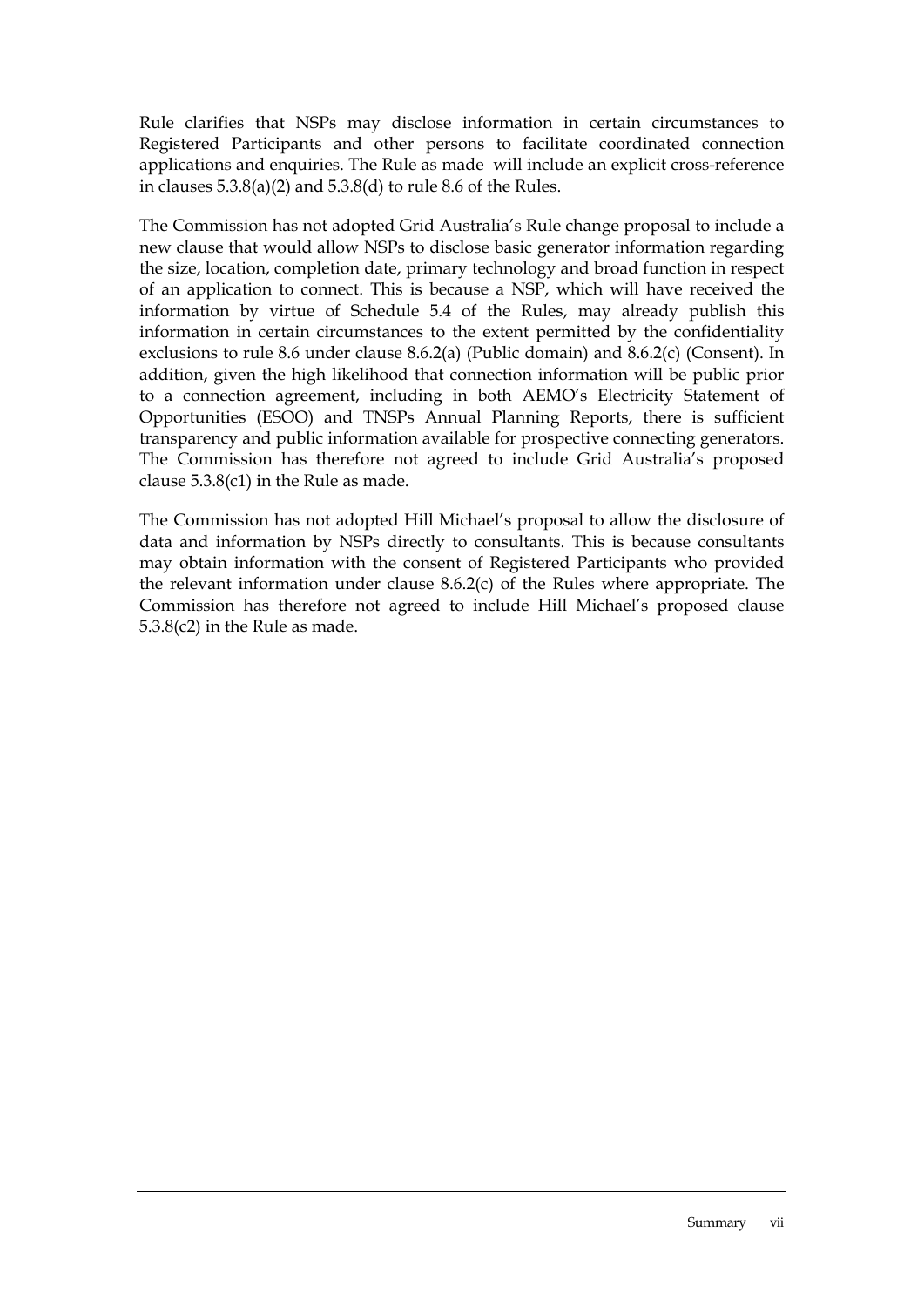This page has been intentionally left blank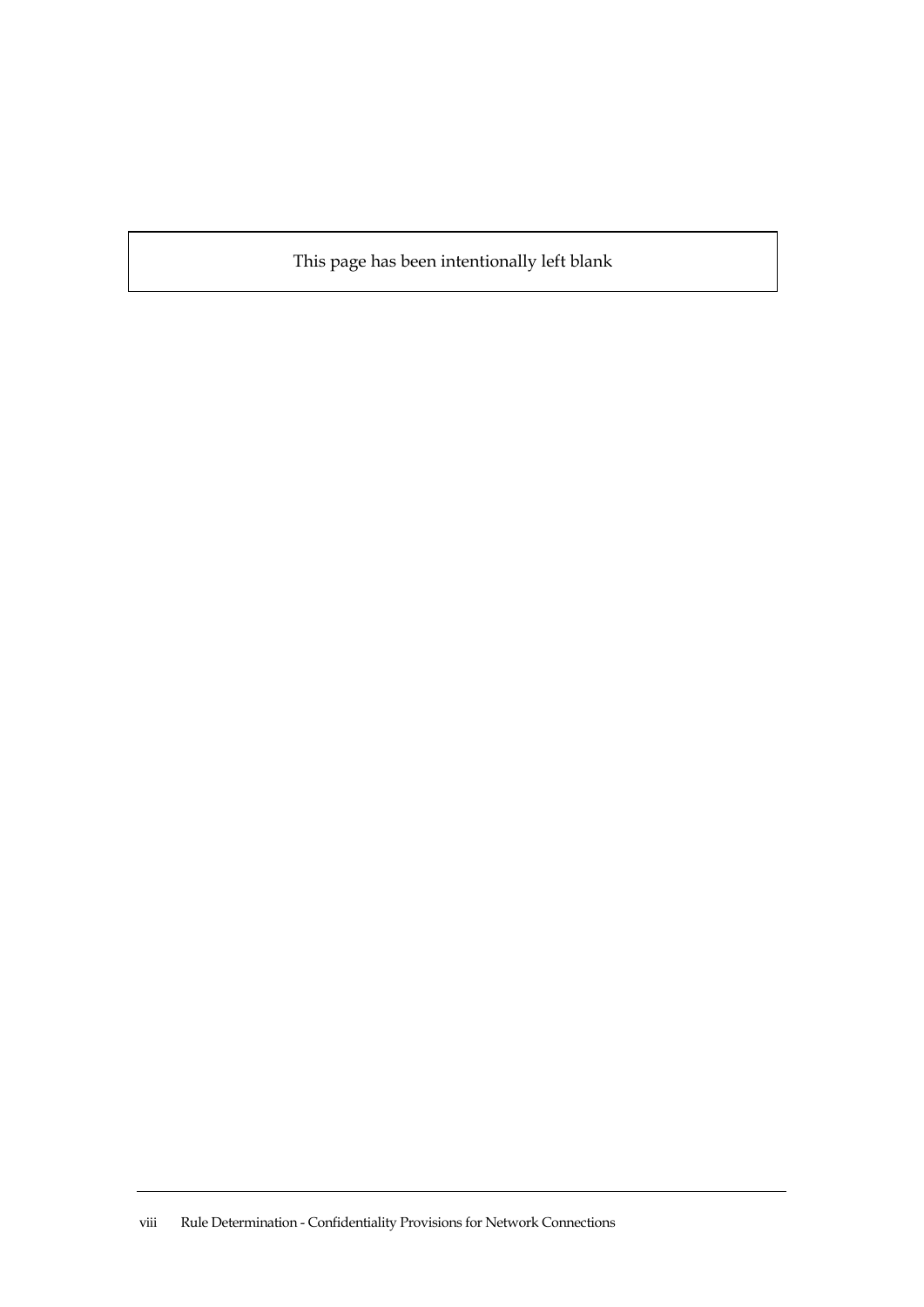# **1 Grid Australia Rule change proposal**

This chapter sets out:

- a description of the Grid Australia Rule change proposal, including how Grid Australia considers its proposal will promote the National Electricity Objective (NEO); and
- the Commission's Rule making process for this Rule change proposal, as a result of receipt of a written objection from the Clean Energy Council.

### **1.1 The Rule change proposal**

On 1 April 2009, the Commission received a Rule change proposal regarding changes to Chapter 5 (Network Connection) from Grid Australia entitled "Confidentiality Provisions for Network Connections". Grid Australia proposed that the Commission should consider the proposed Rule as a non-controversial Rule.

Grid Australia notes that it foreshadowed the Rule change proposal in its submission to the Australian Energy Market Commission's (AEMC's) Scoping Paper for its Review of the Energy Market Frameworks in light of Climate Change Policies.7

### **1.2 Summary of the Grid Australia Rule change proposal**

### **1.2.1 Intent of the Rule change proposal**

 $\overline{a}$ 

Grid Australia contends that the following issues exist within the Rules: $8$ 

- any information received by an NSP as a result of a connection enquiry or application, must always be treated as confidential information, which continues to apply even if the information becomes publicly available;
- NSPs cannot disclose information to consultants to assist the NSP in processing connection enquiries and applications; and
- NSPs are unable to disclose basic information regarding connection applications that could assist connection enquirers or connection applicants.

<sup>7</sup> AEMC 2009, Review of Energy Market Frameworks in light of Climate Change Policies: Final Report, September 2009, Sydney

<sup>8</sup> Grid Australia Rule change proposal, *Proposed Rule change: confidentiality provisions clause 5.3.8*, 1 April 2009, p.2-3.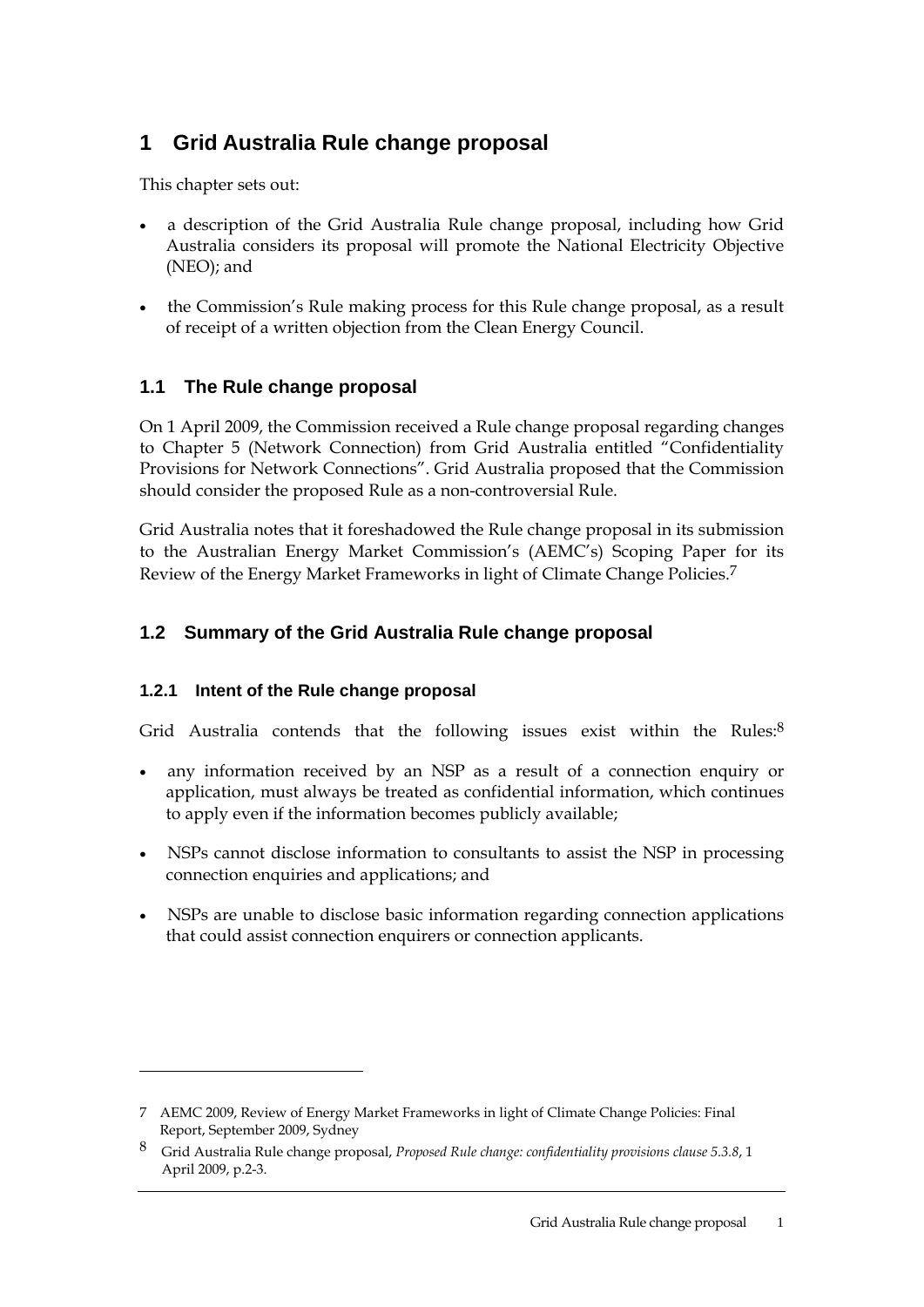To address these issues, Grid Australia proposed the following amendments to the  $Rules.9$ 

- amend clause  $5.3.8^{10}$  to allow the confidential information exclusions in clause  $8.6.2<sup>11</sup>$  to apply; and
- allow NSPs to disclose basic generator information regarding connection applications.

### **1.2.2 Rationale for the Rule change**

Grid Australia considered that in the future, the number of small-scale generators seeking connection may increase. With this increase there may be merit in providing for a more coordinated connection application process. Accordingly, Grid Australia considers that the coordinated consideration of applications at a single connection point has advantages from a network planning perspective, as well as on an efficiency and timeliness basis. Grid Australia contends this is because the potentially complex interactions between numerous generator connections could be studied as a single scenario at the time of connection.

Clause 8.6.2 of the Rules provides for the circumstances when an NSP can disclose certain information. Clause 5.3.8, which relates to the treatment of information for modifying or establishing a connection, does not explicitly refer to the exceptions contained in clause 8.6.2. Grid Australia considers the following exceptions that are included in clause 8.6.2 to be relevant:12

- information in the public domain;
- information provided to an employee, advisor or consultant; and
- information where consent is given to release the information.

Grid Australia consider that the absence of a reference to these exceptions precludes NSPs from sharing information between generators that would otherwise be seen as commercially standard or non-controversial. Providing an explicit reference in the Rules to clause 8.6.2 would, in Grid Australia's opinion, overcome this information barrier.

At present, clause 5.3.8 does not explicitly allow NSPs to disclose information provided by a connecting party to other potential connecting parties. Grid Australia proposes to allow for some information to be published through a new clause

<sup>9</sup> Ibid. p.3.

<sup>10</sup> Clause 5.3.8 relates to the provision and use of information for modifying or establishing a connection to a network.

<sup>11</sup> Clause 8.6.2 provides for exceptions to Registered Participant's confidentiality obligations under the Rules. These exceptions include: information generally and publicly available; disclosure to employees, officers and legal or other professional advisors; consent to disclose information.

<sup>12</sup> Grid Australia Rule change proposal, *Proposed Rule change: confidentiality provisions clause 5.3.8*, 1 April 2009, p.2.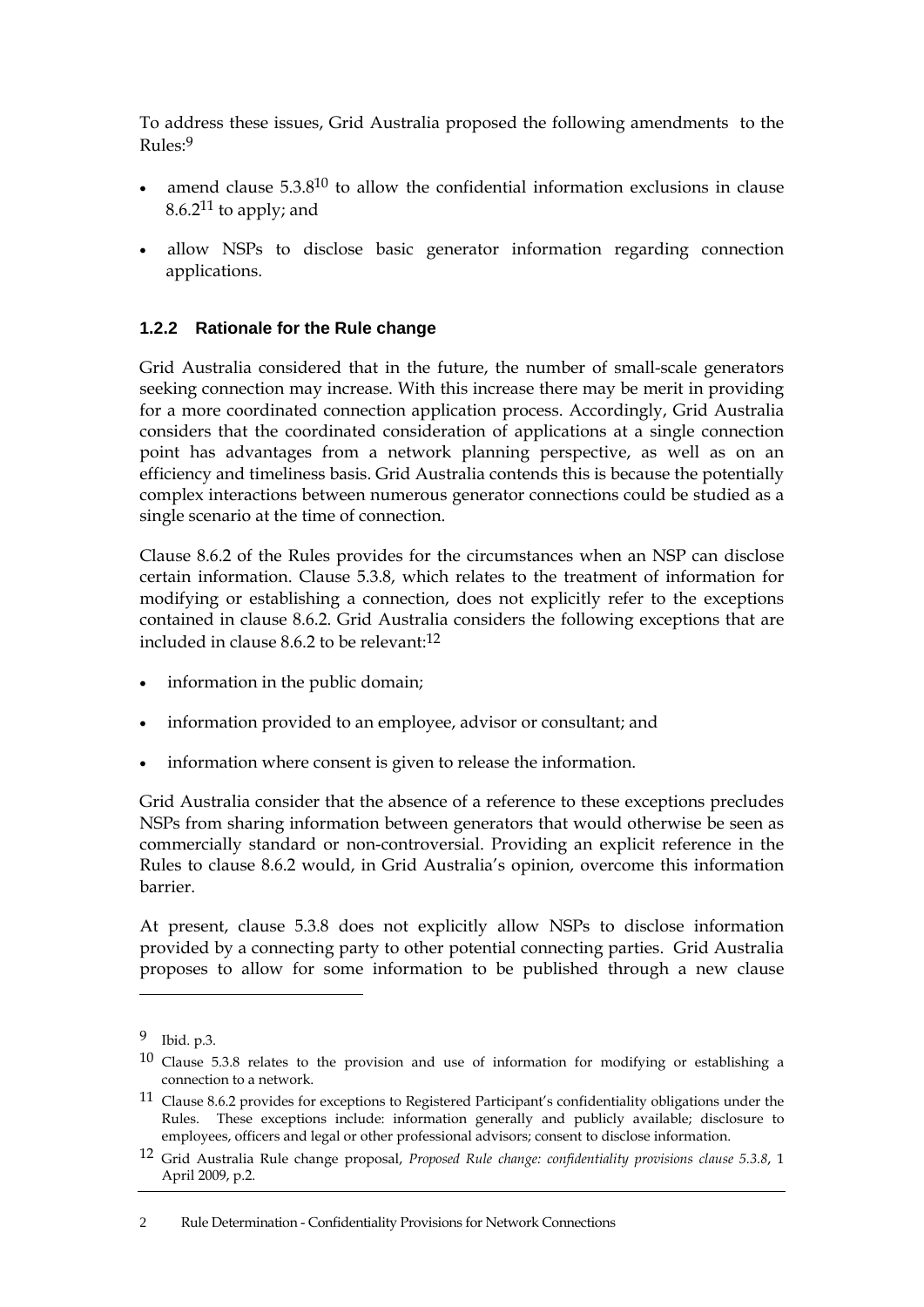5.3.8(c1). This clause would enable NSPs to publish or disclose information regarding the size, location and proposed completion date of a network connection, once a fully compliant application to connect has been received.

### **1.2.3 Proponents assessment in relation to the NEO**

Grid Australia considers that its Rule change proposal would contribute to the achievement of the NEO by:13

- improving the efficiency of the connection application process, which will benefit connection applicants and allow more efficient use of NSP resources; and
- assisting NSPs in their planning role by clarifying that non-confidential information regarding new connections can be provided to third parties.

Grid Australia considers that the above outcomes will deliver benefits to customers in terms of price, quality, reliability and security of supply, therefore, promoting the achievement of the NEO.

### **1.2.4 Costs, benefits and impacts of the Rule change proposal**

Grid Australia considers that its Rule change proposal has the following costs and benefits:14

### **Costs:**

The proposed Rule change will not impose any costs, as no particular industry sector or market participant will be disadvantaged.

### **Benefits:**

- the proposed Rule change resolves an anomaly in the existing Rules that precludes NSPs from engaging consultants to assist in processing connection enquiries and which also prevents NSPs from publishing non-confidential information that could assist prospective connection applications;
- would add a specific cross-reference in the Rules between clause 5.3.8 and the 'carve out' provisions for dealing with confidential information under clause 8.6.2; and
- the beneficiaries of the proposed Rule change will principally be connection applicants and customers, as efficiency improvements in processing connections will ultimately result in better services and lower costs.

 $13$  Ibid.

<sup>14</sup> Ibid. p.4.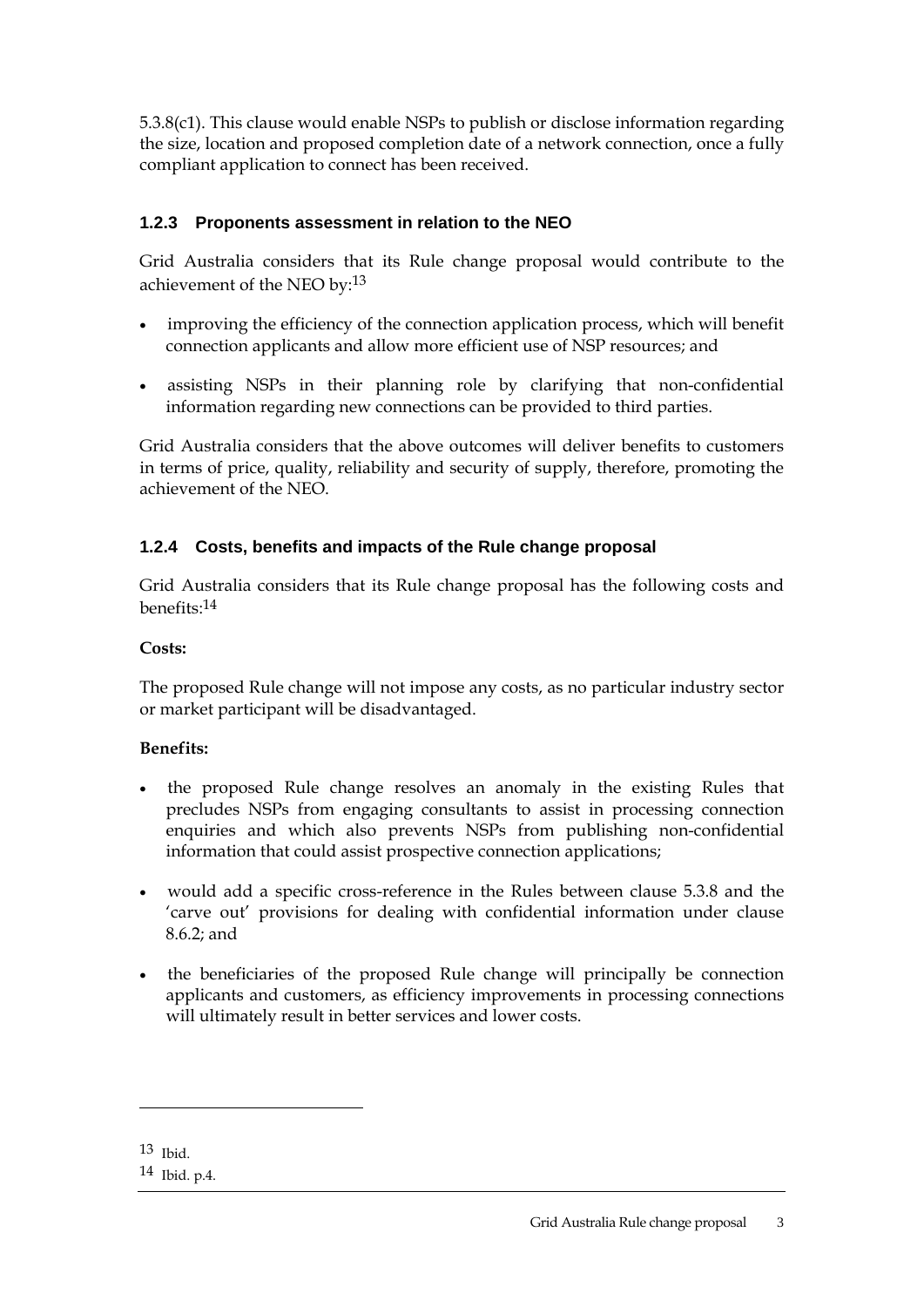### **1.3 Consultation process**

### **1.3.1 Rationale for expedited Rule making process**

Grid Australia proposed that the Commission should consider the proposed Rule as a non-controversial Rule because it:15

- "removes an anomaly in the existing Rules which currently prevents NSPs from disclosing information relating to connection applications, even though such information is not commercially sensitive; and
- delivers outcomes that are consistent with the NEO".

### **1.3.2 Consultation on the Rule change proposal**

On 14 May 2009, the Commission published a notice, under sections 95 and 96 of the NEL, of its intention to consider the proposed Rule as a non-controversial Rule, subject to any written objections, and to seek consultation on Grid Australia's Rule change proposal. On 27 May 2009, a written objection to expedition of the Rule change proposal was received from the Clean Energy Council. Following that objection, the Commission published notice under section 96(5) of the NEL that it will consider the relevant proposed Rule in accordance with the procedure for the making of a Rule by the AEMC under Division 3 of Part 7 of the NEL (other than section 96 of the NEL), rather than through an expedited Rule making process.<sup>16</sup> The closing date for submissions in relation to the proposed Rule closed on 12 June 2009.

Four submissions were received by the Commission from stakeholders during a first round of consultation on Grid Australia's Rule change proposal. The submissions were from:

- Australian Energy Market Operator (AEMO);
- Australian Energy Regulator (AER);
- Hill Michael; and
- National Generators Forum (NGF) and Clean Energy Council (joint submission)

The issues identified by stakeholders in submissions and the Commission's responses are discussed in Appendix A of this Rule determination.

On 20 August 2009, the Commission gave notice under section 99 of the NEL of the making of the draft Rule determination and its related draft Rule. The draft Rule determination provided the Commission's reasoning for adopting or not adopting each aspect of Grid Australia's Rule change proposal. Consultation on the draft Rule determination closed on 2 October 2009.

 $15$  Ibid.

<sup>16</sup> See section 1.3.3 for the Commission's analysis of the written objection.

<sup>4</sup> Rule Determination - Confidentiality Provisions for Network Connections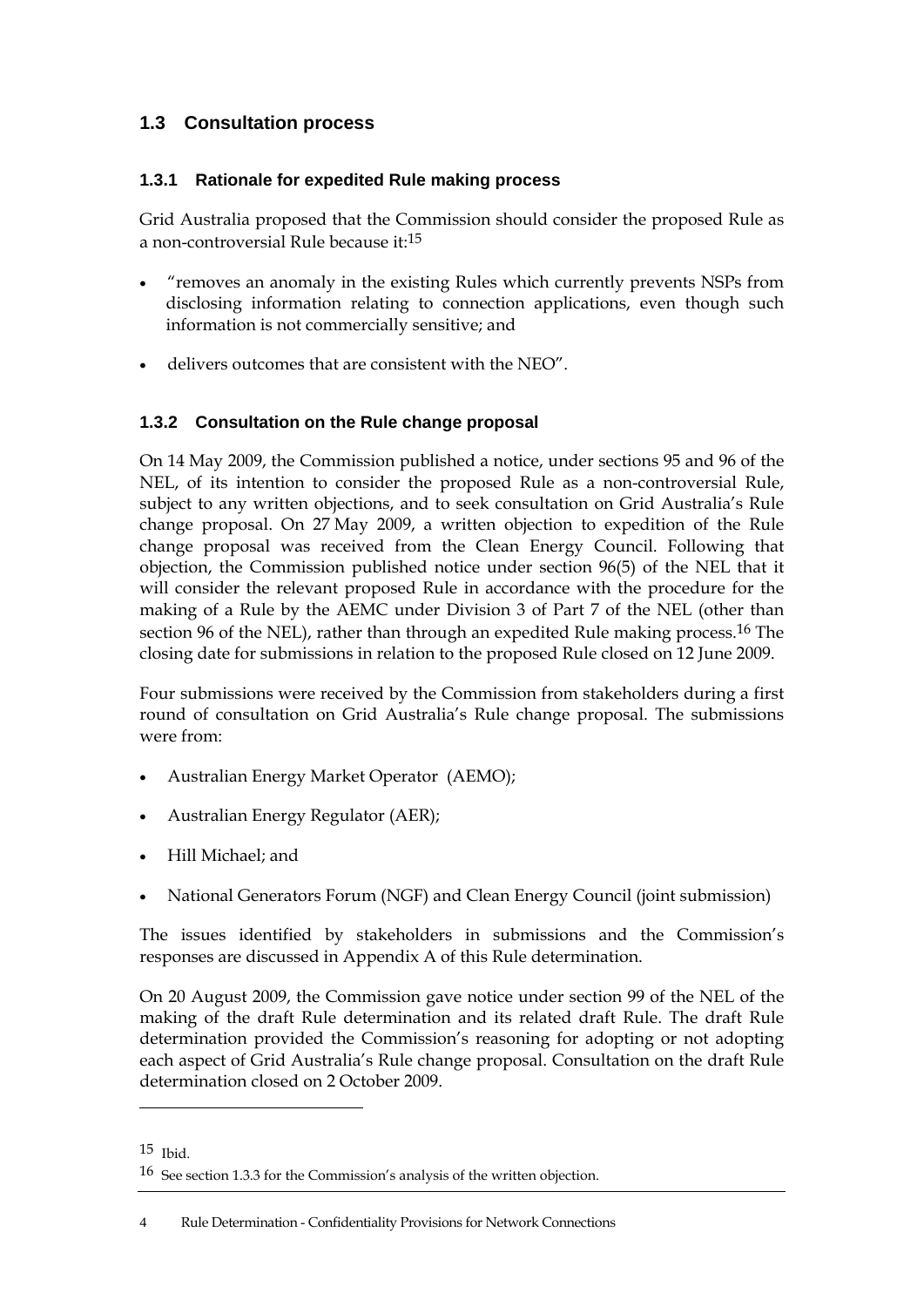The Commission received three submissions from stakeholders during consultation on its draft Rule determination. These submissions were from:

- AEMO;
- the Clean Energy Council; and
- Grid Australia.

The issues identified by stakeholders in second round submissions and the Commission's responses are also discussed in Appendix A of this Rule determination.

#### **1.3.3 Assessment of the expedited rule making process under section 96 of the NEL**

As indicated in section 1.3.2, the Commission received a written objection to the expedited Rule making process from the Clean Energy Council. Following receipt of a written objection to the expedited Rule making process, the Commission must under section 96 of the NEL, assess whether, in its opinion, the reasons set out in the objection are misconceived or lacking in substance. On completion of this analysis the Commission must either:

- if it is of the opinion that the reasons given in the written objection are misconceived or lacking in substance, make a decision to that effect and give the person its reasons, in writing, for that decision without delay (in accordance with section 96(4) of the NEL); or
- if it is of the opinion that the reasons given in the written objection are not misconceived or lacking in substance, publish a notice under section 96(5) of the NEL to the effect that it will make the relevant Rule in accordance with Part 7, Division 3 – the Rule making process (other than section 96 of the NEL).

The Commission determined that the written objection received from the Clean Energy Council was not misconceived or lacking in substance. The Commission considered that issues surrounding the timing of disclosure and the nature of the information to be disclosed required further consultation. On 4 June 2009, the Commission published notice under section 96(5) of the NEL that it will consider the relevant proposed Rule in accordance with the procedure for the making of a Rule by the AEMC under Division 3 of Part 7 of the NEL (other than section 96 of the NEL), rather than through an expedited Rule making process.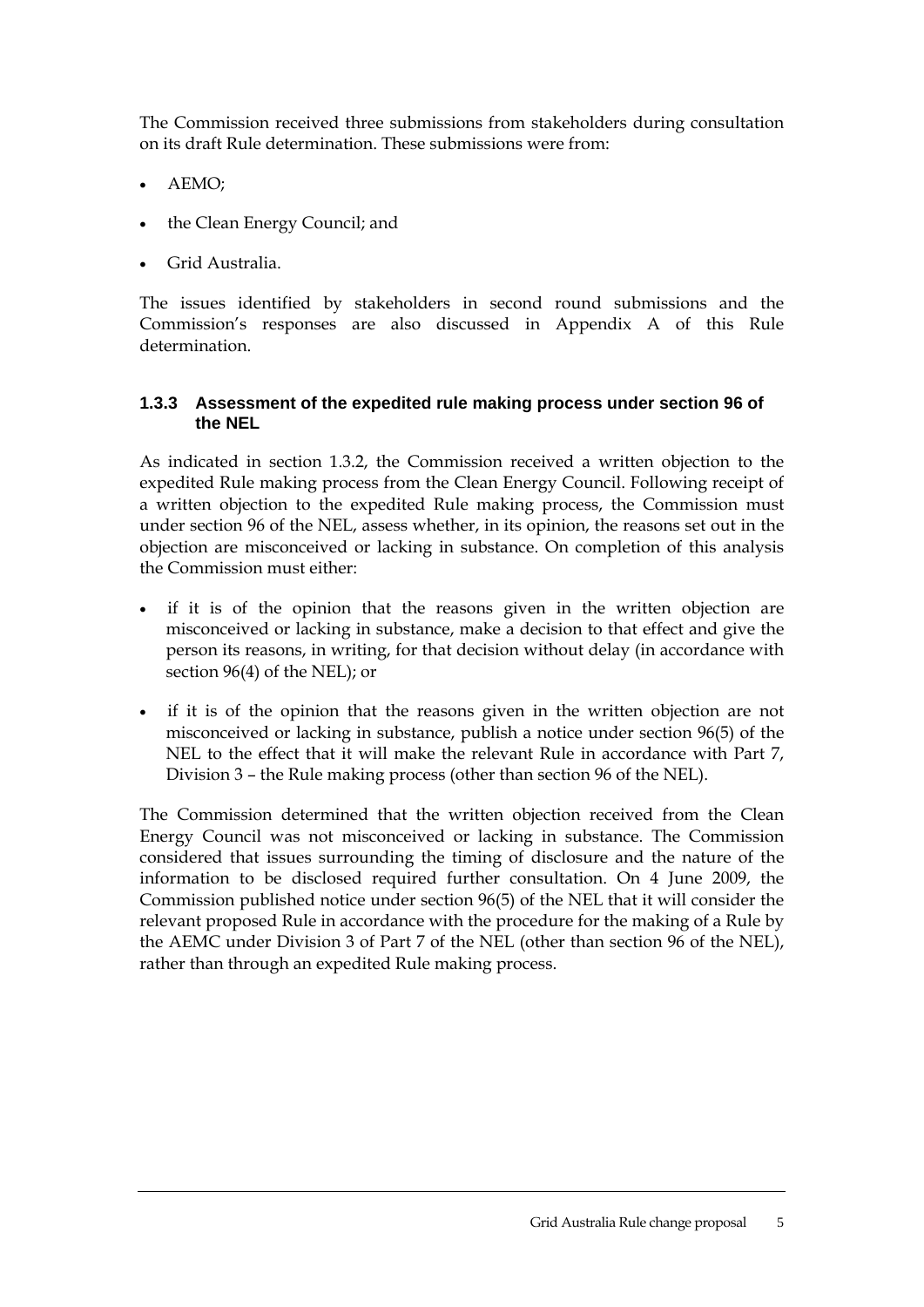This page has been intentionally left blank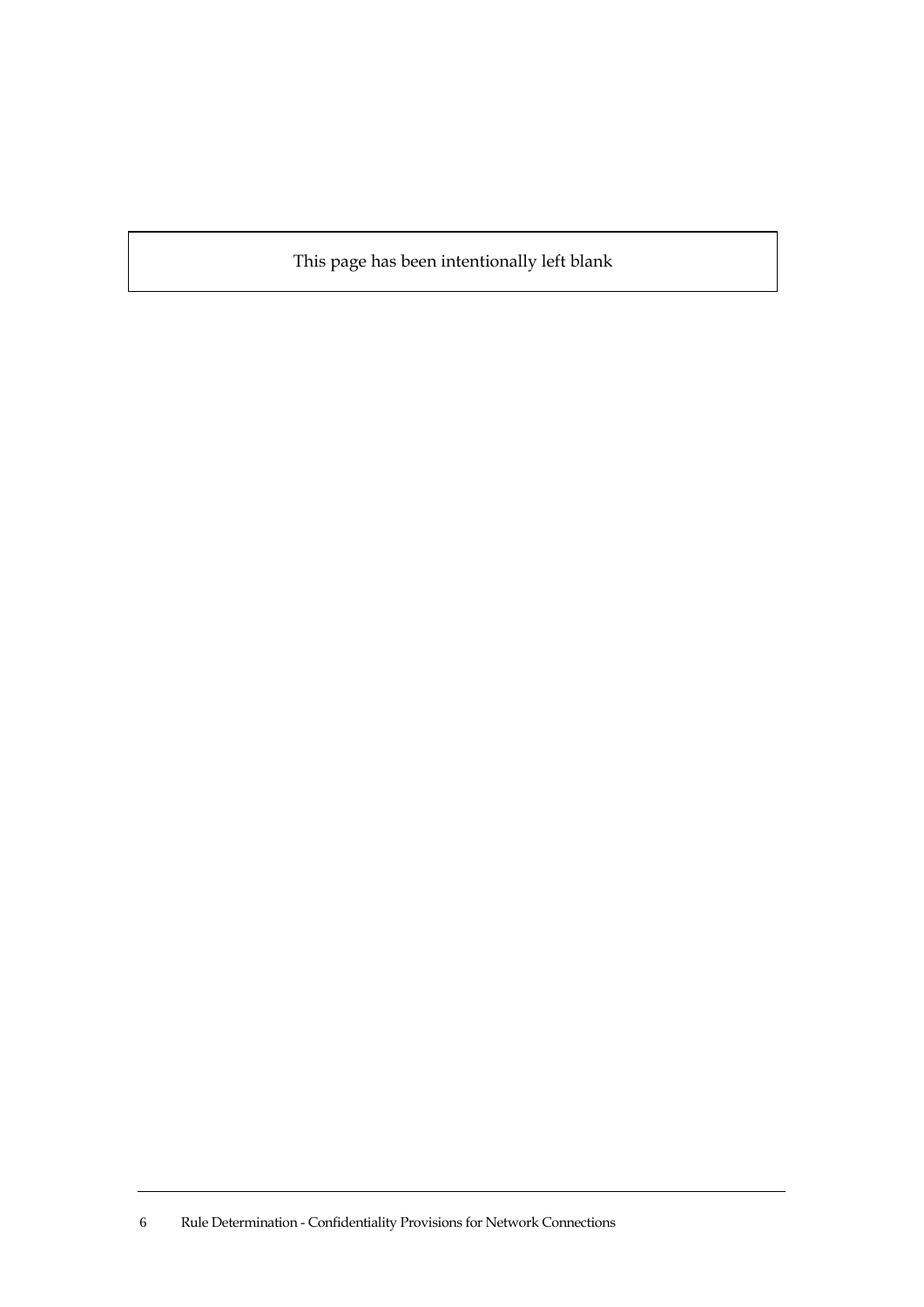# **2 Rule determination**

This chapter sets out:

- the Commission's Rule determination;
- the Commission's power to make the Rule;
- any relevant Ministerial Council of Energy (MCE) statements of policy principles;
- the Rule making test and the NEO; and
- a summary of the differences between the proposed Rule, the draft Rule and the final Rule.

### **2.1 Commission's Rule determination**

The Commission has determined to make this Rule determination and the Rule change proposal with amendments (the National Electricity Amendment (Confidentiality Provisions for Network Connections) Rule 2009) (the Rule as made) under sections 102 and 103 of the NEL.

The Commission has adopted Grid Australia's Rule change proposal to:

- provide an explicit cross-reference in clause 5.3.8 of the Rules to the general confidentiality obligations on Registered Participants under rule 8.6 of the Rules. This would clarify that NSPs may disclose information in certain circumstances to Registered Participants and other persons to facilitate coordinated connection applications and enquiries.
- This intention has been captured by including an explicit cross-reference to rule 8.6 in clauses 5.3.8(a)(2) and 5.3.8(d).

The Commission has not adopted Grid Australia's Rule change proposal to:

- include a new clause that would allow NSPs to disclose basic generator information regarding the size, location, completion date, primary technology and broad function in respect of an application to connect. This is because a NSP may already publish this information in certain circumstances by virtue of the confidentiality exceptions to rule 8.6 under clauses 8.6.2(a) (Public domain) and 8.6.2(c) (Consent) of the Rules. There is also a high likelihood that connection information will already be public prior to a connection agreement. Therefore, it is unnecessary to include an additional clause allowing the disclosure of basic generator information.
- include Grid Australia's proposed clause 5.3.8(c1) in the Rule as made.

The Commission has not adopted Hill Michael's proposal to: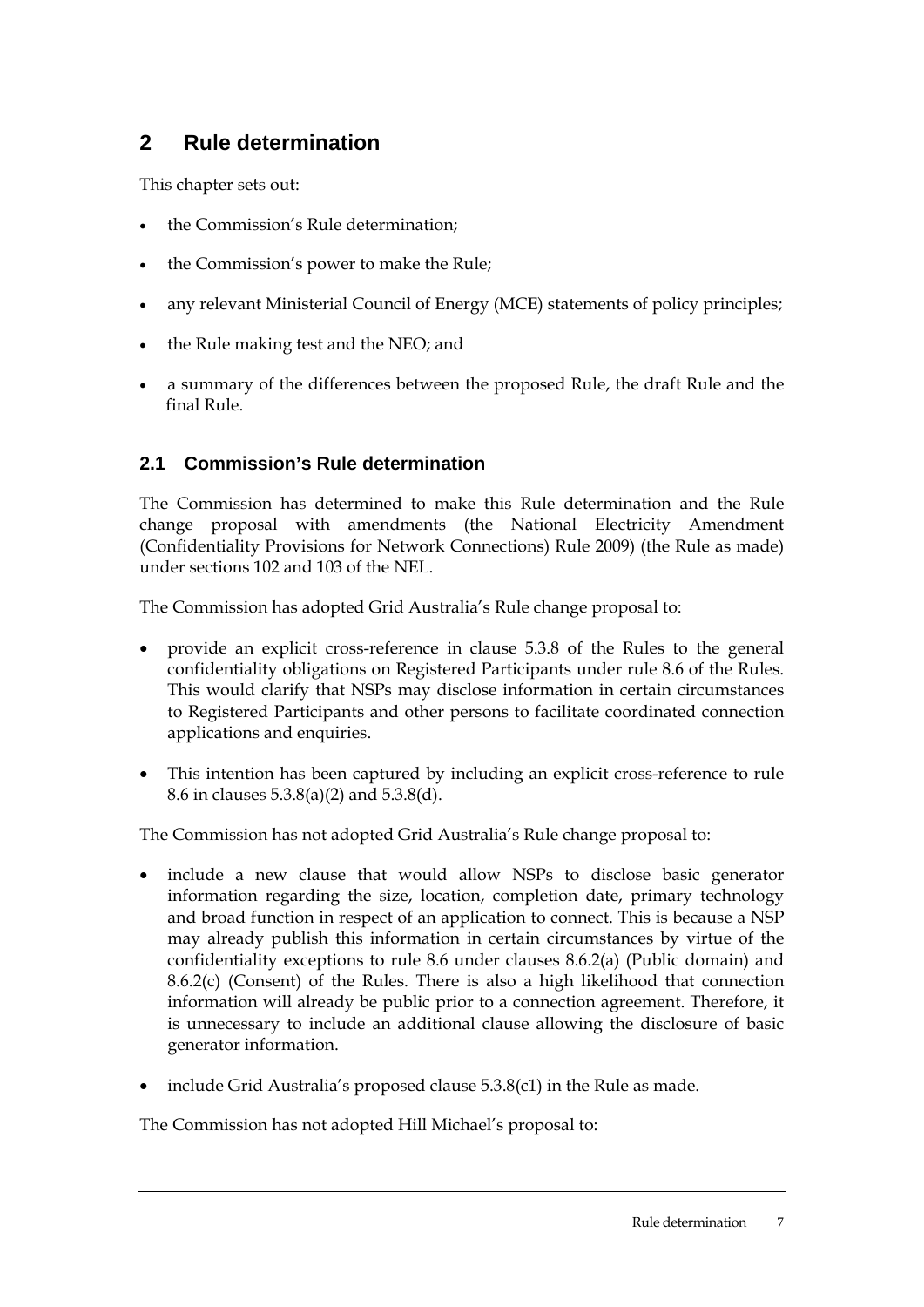- allow the disclosure of data and information by NSPs directly to consultants, as it could lead to the disclosure of a Registered Participants confidential information without their consent.
- include Hill Michael's proposed clause 5.3.8(c2) in the Rule as made.

### **2.2 Commission's considerations**

In making this Rule determination, the Commission has taken into account:

- the Commission's powers under the NEL to make the Rule;
- the proponent's Rule proposal and proposed Rule;
- any relevant MCE statements of policy principles;
- submissions received on Grid Australia's Rule change proposal and proposed Rule;
- submissions received on the Commission's draft Rule determination and draft Rule; and
- the Commission's analysis as to whether the proposed Rule will, or is likely to contribute to the NEO.

### **2.3 Commission's power to make the Rule**

The subject matters about which the Commission may make Rules are set out in section 34 of the NEL and more specifically item 35 in Schedule 1 to the NEL. The proposed Rule falls within the subject matters that the Commission may make Rules about, under section 34 of the NEL, because it relates to the regulation of:

- the operation of the national electricity market (as it relates to the Rules for network connection of generating plant); and
- the activities of persons (including Registered Participants) participating in the national electricity market or involved in the operation of the national electricity system (as it relates to the disclosure of information by NSPs to market participants).

The proposed Rule is also within matters set out in Schedule 1 to the NEL as it relates to confidential information held by Registered Participants, the AER, the Commission, AEMO and other persons or bodies conferred a function, or exercising power or right, or on whom an obligation is imposed, under the Rules, and the manner and circumstances in which that information may be disclosed under item 35 of Schedule 1 to the NEL.

The Commission is therefore satisfied that the proposed Rule is a matter about which the Commission may make a Rule.

8 Rule Determination - Confidentiality Provisions for Network Connections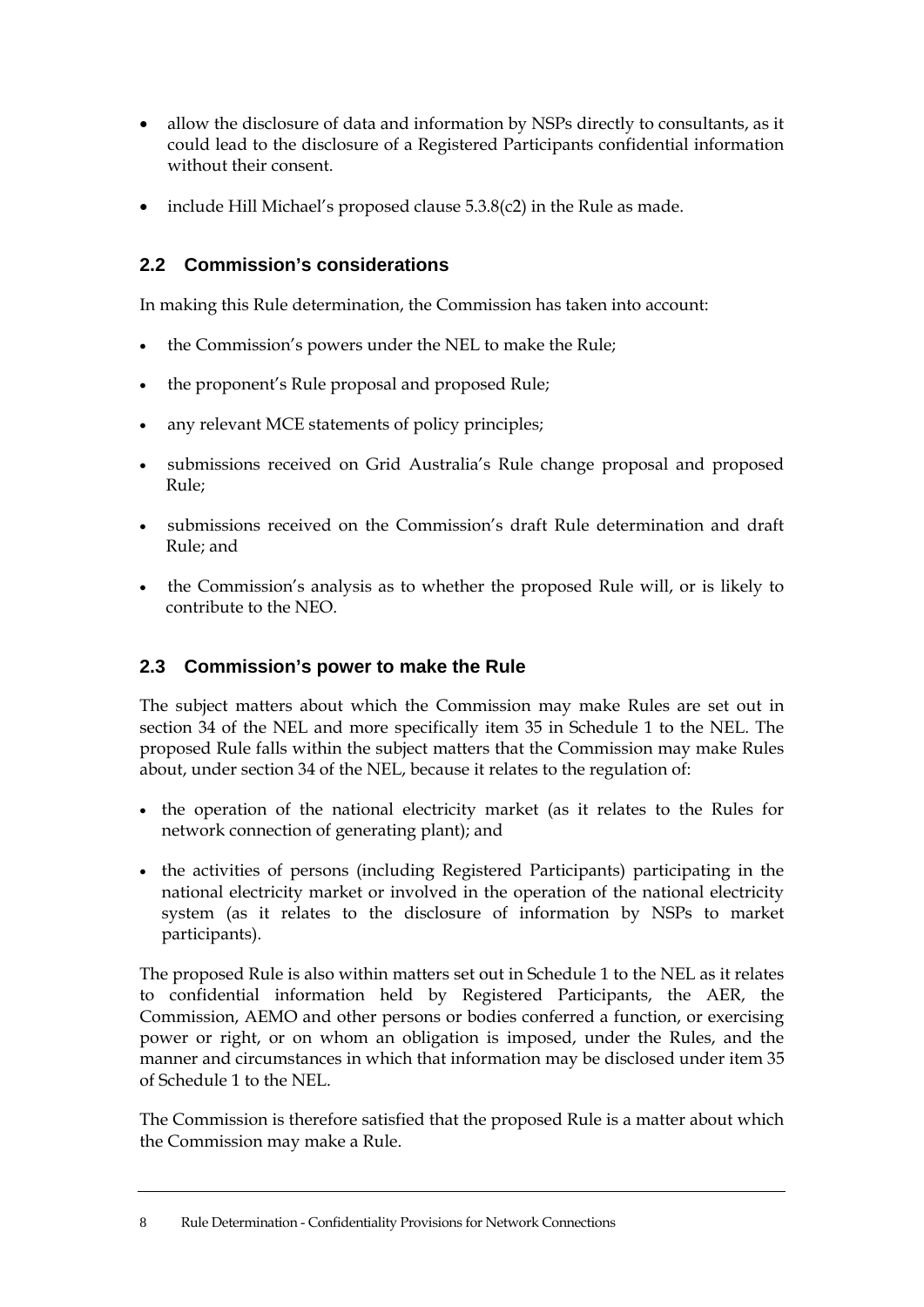### **2.4 Any relevant MCE statements of policy principles**

The NEL requires the Commission to have regard to any relevant MCE statements of policy principles in applying the Rule making test. The Commission notes that currently there are no relevant MCE statements of policy principles that relate to the issues contained in Grid Australia's Rule change proposal.

### **2.5 Recent amendments to the Rules regarding confidential information**

During the transition of NEMMCO to AEMO on 1 July 2009, a number of amendments were made to the Rules and the NEL by the MCE.17 Specifically, there were significant amendments in respect of the confidentiality obligations in the Rules under rule 8.6. Those amendments that directly relate to this Rule change proposal included:

- Amending clause 8.6.1(a) to remove the confidentiality obligations on AEMO from the Rules and adding them to the NEL;
- Amending clause 8.6.2(a)(**public domain**) to remove reference to 'Recipient's' and replacing it with '*Registered Participant's*' (as it is defined in Chapter 10 of the Rules); and
- Amending clause 8.6.2(b)(**employees and advisors**) to remove reference to 'Recipient's' and 'Recipient's *Disclosee*' and replacing it with '*Registered Participant's*' and '*Registered Participant's Disclosee*'.

### **2.6 The Commission's approach and decision making framework**

In preparing this Rule determination the Commission has:

• assessed the views of submissions received; and

 $\overline{a}$ 

• assessed the Rule change proposal against the NEO.

In assessing Grid Australia's Rule change proposal against the NEO, the Commission has also informed its decision by considering the following factors:

- 1. the likely effect of the proposal on the efficiency of investment;
- 2. the likely effects of the proposal on the activities of Registered Participants in regards to operation in the market; and
- 3. whether the proposal is consistent with the principles of good regulatory practice.

<sup>17</sup> National Electricity (*Australian Energy Market Operator*) Amendment Rules 2009, 1 July 2009.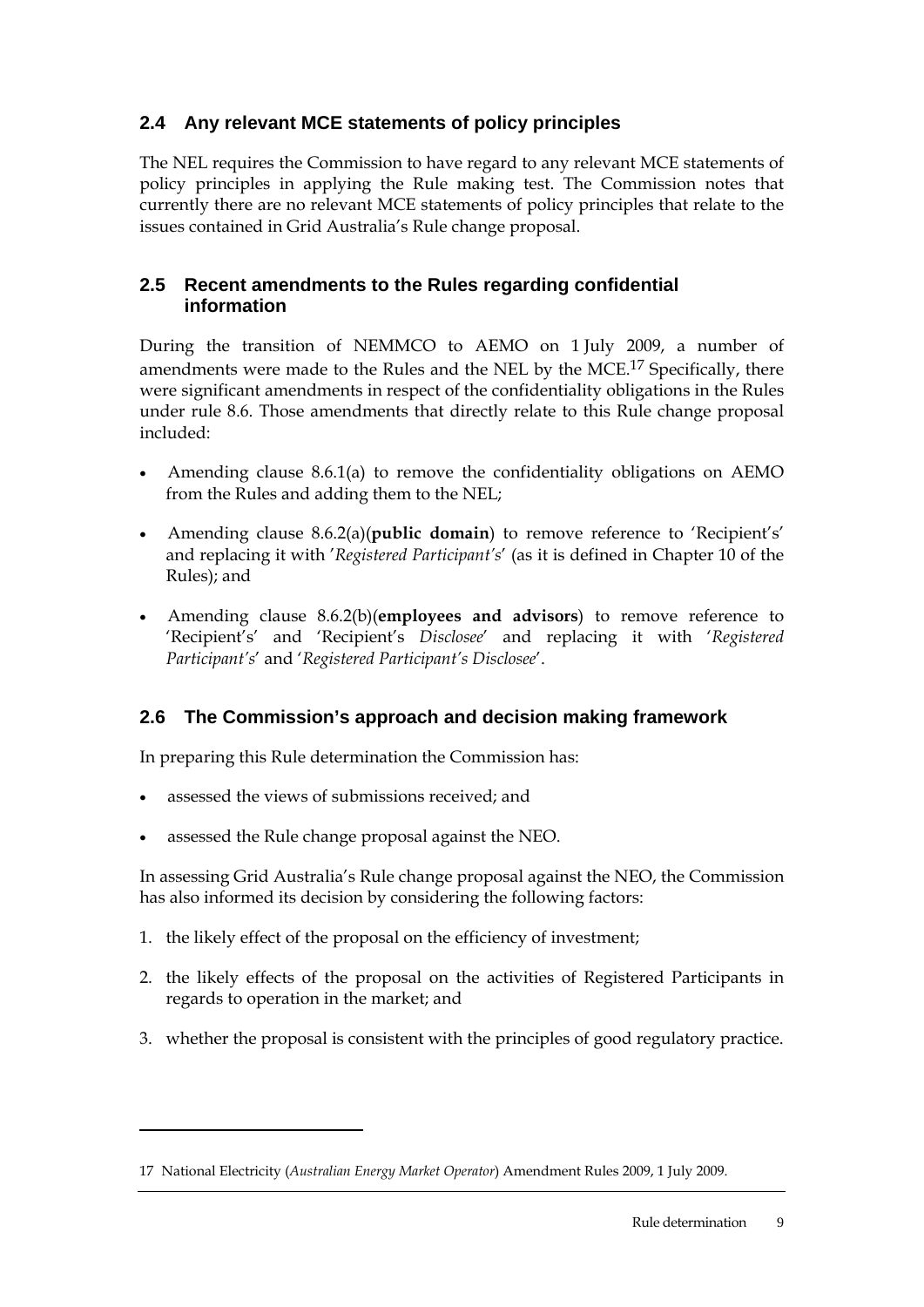### **2.7 The Rule making test and the National Electricity Objective**

The Commission, in accordance with section 88(1) of the NEL, may only make a Rule if it is satisfied that the Rule will, or is likely to, contribute to the achievement of the NEO.

The NEO, as set out in section 7 of the NEL is:

*To promote efficient investment in, and efficient operation and use of, electricity services for the long term interests of consumers of electricity with respect to –* 

- *(a) Price, quality, safety, reliability and security of supply of electricity; and*
- *(b) The reliability, safety and security of the national electricity system.*

The NEO is founded on the concepts of economic efficiency (including productive, allocative and dynamic efficiencies), good regulatory practice (which refers to the means by which regulatory arrangements are designed and operated) as well as reliability, safety and security priorities.

The Commission considers that the addition of an explicit cross-reference in clause 5.3.8 of the Rules to the to the general confidentiality obligations on Registered Participants under rule 8.6 of the Rules would promote efficient coordination of connection applicants by:

- clarifying that NSPs may disclose information in certain circumstances so that Registered Participants and other persons may facilitate coordinated connection applications and enquiries; and
- clarifying that NSPs may share information when planning and developing multiple connection applications so that they will be able to propose, and develop, coordinated connection solutions.

The above efficiency improvements will result in lower overall costs for market participants and therefore promote the efficient operation of the National Electricity Market (NEM). This will subsequently contribute to the achievement of the NEO for the long term interests of consumers of electricity with respect to more efficient electricity prices.

The Commission is not satisfied that Grid Australia's proposed new clause 5.3.8(c1) will contribute to the achievement of the NEO. This is because, basic generator information of the type proposed by Grid Australia in its Rule change proposal is already published in both AEMO's Electricity Statement of Opportunities (ESOO)18 and NSP's Annual Planning Reports. Therefore, an obligation on NSPs to publish the information is not necessary. For this reason, the Commission considers that imposing a regulatory obligation is unlikely to promote the efficient operation and

<sup>18</sup> Since publication of the draft determination, AEMO has published the 2009 Electricity Statement of Opportunities (ESOO), which will replace the previous Statement of Opportunities (SOO)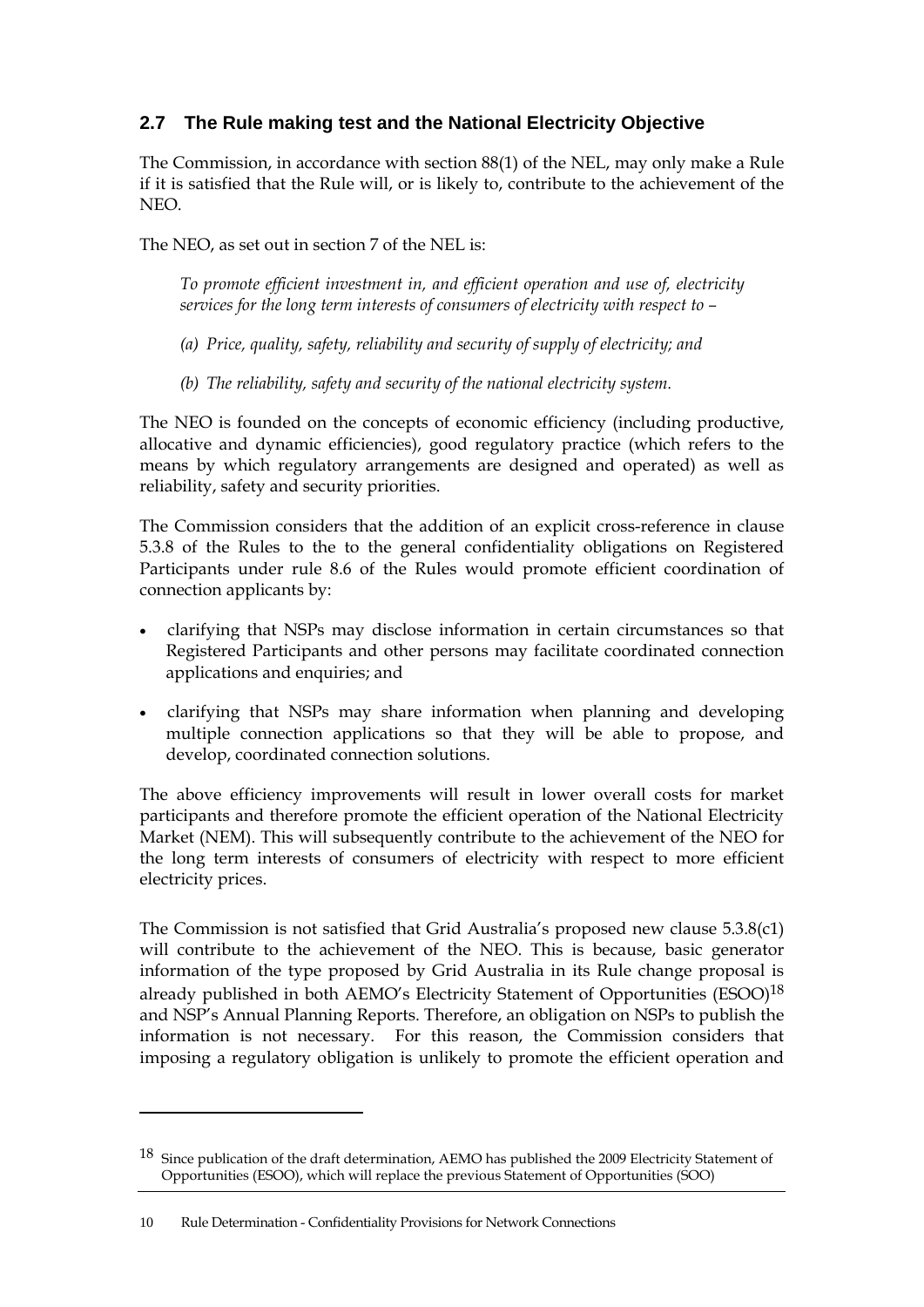use of NSP resources for the long term interests of consumers of electricity with respect to the reliability, safety and security of the national electricity system.

The Commission considers that the disclosure of information directly from NSPs to consultants, as proposed by Hill Michael, would not contribute to the achievement of the NEO, because it could inadvertently lead to the disclosure of Registered Participants confidential information without their consent. This may weaken the confidence of generators who wish to invest in the market, which may adversely impact the reliability, safety and security of the national electricity system.

Further information on how each issue analysed by the Commission contributes to achievement of the NEO is provided in Appendix A.

### **2.8 Differences between the proposed Rule, the draft Rule and the Rule as made**

In making the Rule as made, the Commission has adopted some aspects of Grid Australia's proposed Rule change with minor amendments.

The substantive difference between Grid Australia's Rule change proposal and the Rule as determined by the Commission is that an obligation has not been placed on NSPs to allow the disclosure of basic generator information. This is due to the crossreference to the confidentiality exceptions already permitting disclosure under the Rules in certain circumstances.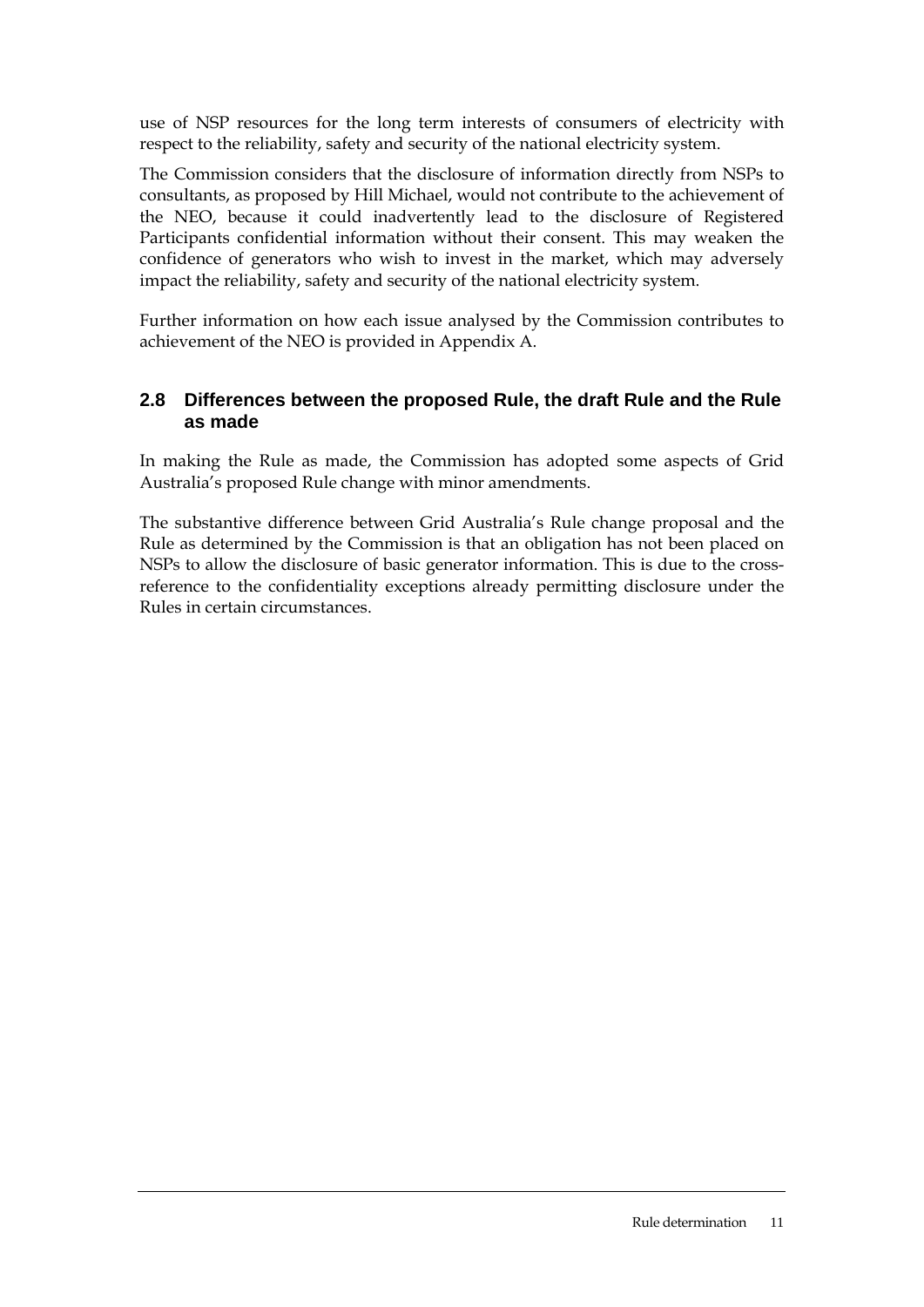This page has been intentionally left blank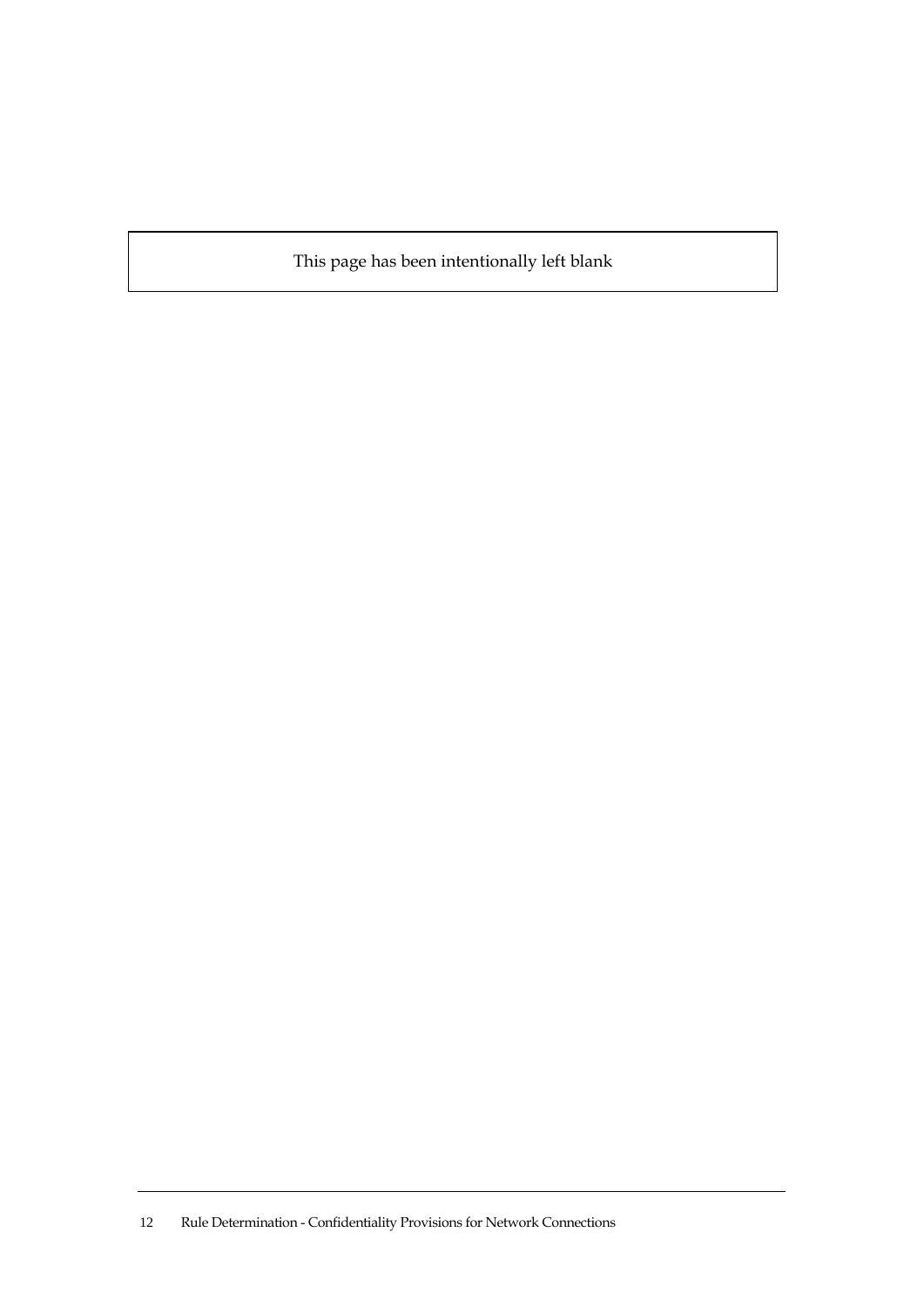# **A Commission's assessment of the proposed Rule change**

This Appendix sets out the Commission's assessment and analysis of the issues raised in the Rule change proposal. It includes consideration of stakeholder submissions received in response to Grid Australia's Rule change proposal and the Commission's draft Rule determination.

#### **Structure of this chapter**

The Commission's assessment covers three issues. Two were raised in Grid Australia's Rule change proposal and the third was raised by a stakeholder during initial consultation. The issues being considered are:

- 1. a cross-reference in clause 5.3.8 of the Rules to the confidentiality exceptions to the general confidentiality obligations on Registered Participants under rule 8.6 of the Rules;
- 2. allowing NSPs to disclose basic generator information regarding an application to connection; and
- 3. the addition of provisions in the Rules that allow NSPs to disclose data and information in respect of connection applications directly to consultants.

#### **Structure of sections**

The following five sections of this chapter each cover an issue listed above. Each section includes:

- a description of the issue under investigation;
- the Commission's analysis, including a discussion of stakeholder views;
- the Commission's assessment for the draft Rule and its associated draft Rule determination;
- discussion of stakeholder views in response to the draft Rule determination; and
- the Commission's Rule determination and how the change will be given effect in the Rules.

### **A.1 Cross-reference in clause 5.3.8 of the Rules to the confidentiality exceptions in the Rules**

### **Grid Australia's proposal**

As indicated in Grid Australia's Rule change proposal, clause 5.3.8 is a specific confidentiality obligation with respect to connections under chapter 5 of the Rules. It however, does not contain any cross-reference to the confidentiality exceptions under clause 8.6.2. Specifically, Grid Australia raised concern that there is no cross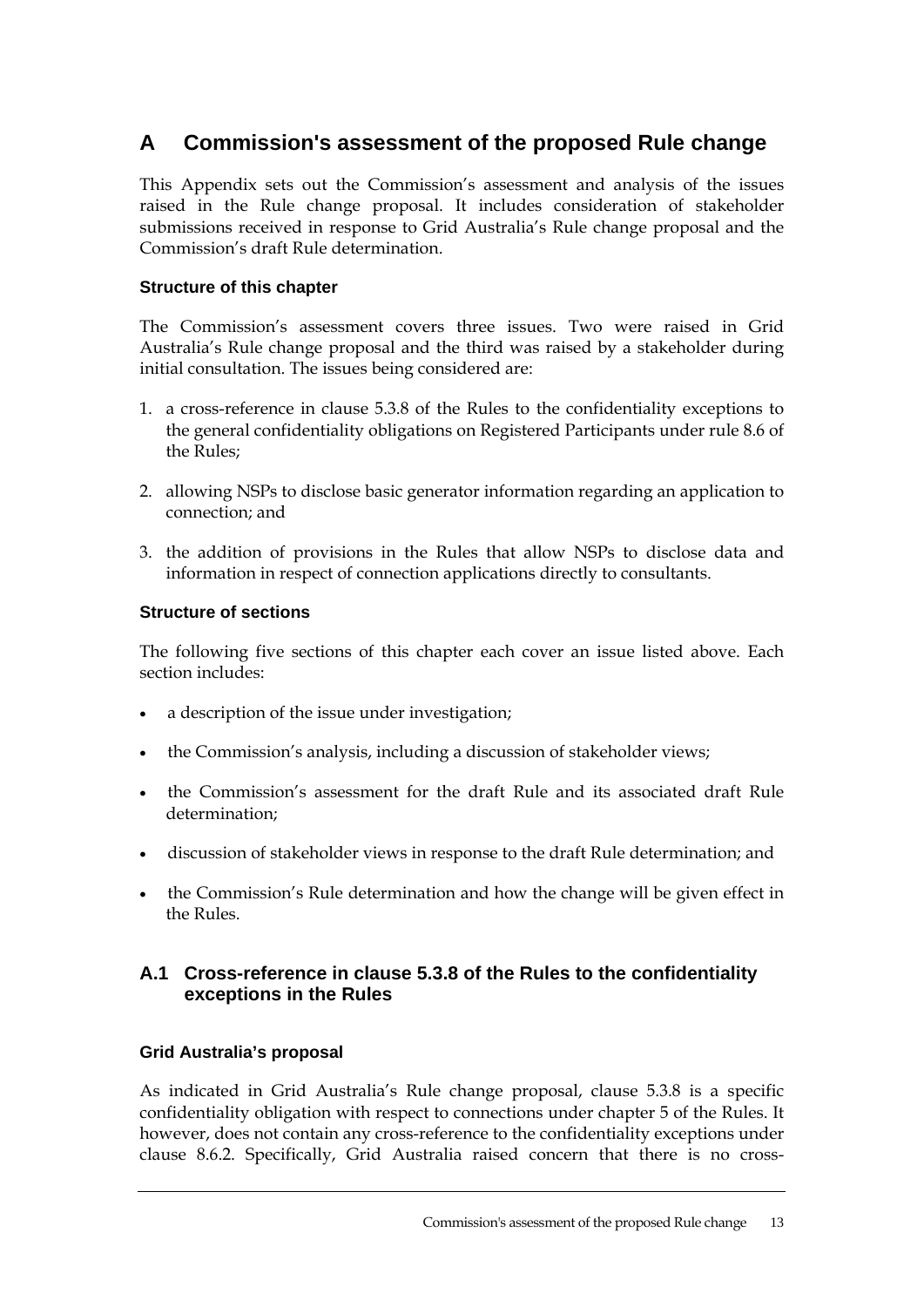reference in clause 5.3.8 of the Rules to clause 8.6.2 that allows certain categories of information to be disclosed to third parties, including:19

- information that is generally and publicly available;
- information provided to an employee, advisor or consultant; and
- information where consent is given to release the information.

Grid Australia considered that these exceptions would ordinarily be seen as "standard confidentiality exceptions in typical commercial arrangements".20 However, under the Rules, Grid Australia considers that "any information received by an NSP as a result of a connection enquiry or application, without limitation in time, must always be treated as confidential".<sup>21</sup> These requirements continue to apply even if the relevant information becomes publicly available. Grid Australia also indicated that an NSP is unable to disclose any information to consultants to assist that NSP in processing connection enquiries and applications.

To overcome these issues, Grid Australia suggested the addition of a cross-reference in clauses  $5.3.8(a)(2)$  and  $5.3.8(d)$  to clause  $8.6.2$  to allow the confidentiality exceptions to apply to connection enquiries and applications.

#### **The Commission's draft Rule determination including analysis of first round submissions**

The Commission agreed with Grid Australia that a cross-reference in clause 5.3.8 of the Rules to the confidentiality exceptions to the general confidentiality obligations on Registered Participants in rule 8.6 of the Rules could facilitate more efficient generator connection outcomes. This will clarify the circumstances when NSPs are able to disseminate information to coordinate generator connections at a single connection point. The Commission therefore adopted Grid Australia's Rule change proposal to provide an explicit cross-reference in clause 5.3.8 of the Rules to the confidentiality exceptions to the general confidentiality obligations on Registered Participants in rule 8.6 of the Rules.

The Commission considered that a cross-reference in clause 5.3.8 of the Rules to the confidentiality exceptions to the general confidentiality obligations on Registered Participants in rule 8.6 of the Rules was likely to contribute to the achievement of the NEO by facilitating more efficient generator connection outcomes in the NEM. It would also provide investment certainty for generators by maintaining the protection of their proprietary and confidential information. Generator connections are efficient when they occur at their lowest efficient cost. The provision of network services involves potentially large economies of scale. Achieving economies of scale enables network assets to be delivered closer to their lowest efficient cost. In the context of multiple generator connections, when these can be coordinated, there is

20 Ibid.

-

 $21$  Ibid.

<sup>19</sup> Grid Australia's Rule change proposal, "*Confidentiality Provisions Clause 5.3.8"*, 1 April 2009, p.2.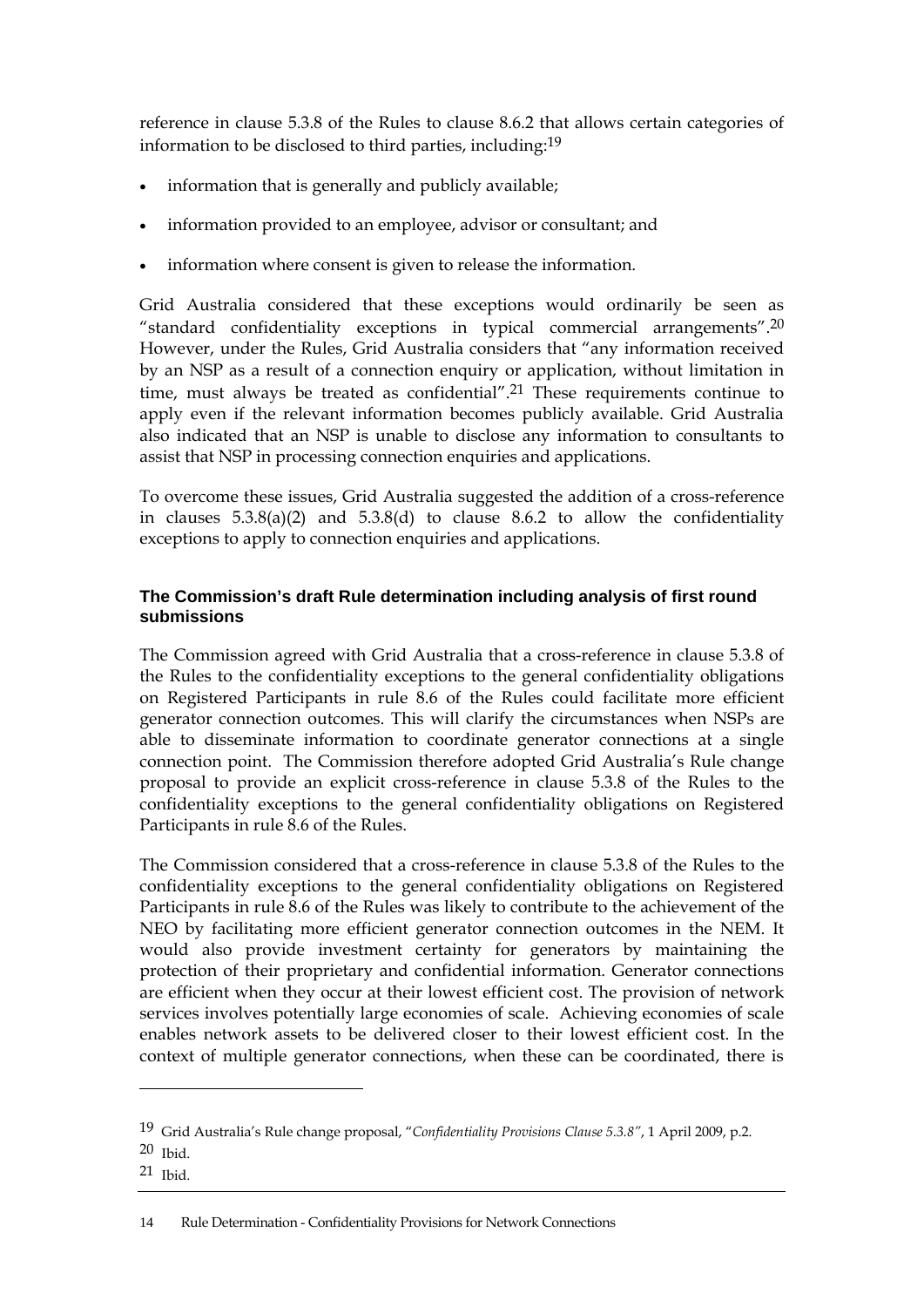scope for economies of scale to be achieved. In the case of the Grid Australia Rule change proposal, coordination can be obtained by:

- clarifying that NSPs may disclose information in certain circumstances so that Registered Participants and other persons may facilitate coordinated connection applications and enquiries; and
- clarifying that NSPs may share information in certain circumstances when planning and developing multiple connection applications so that they will be able to propose, and develop, coordinated connection solutions.

The above efficiency improvements will result in lower overall costs for market participants. This will subsequently contribute to the achievement of the NEO for the long term interests of consumers of electricity with respect to more efficient electricity prices.

The AER was broadly supportive of Grid Australia's proposal and referred to a submission that it submitted to the AEMC's climate change review. In that submission, the AER noted that "publishing details of connection applications would improve efficiency in the network planning process".22 The AER also indicated that publication of this information would "create transparency for all applicants considering connecting to the transmission network and allow connection applicants to arrange joint processing of their applications".23 In summary, the AER agreed that Grid Australia's Rule change proposal has the "potential to improve market outcomes by creating greater transparency and efficiency in the network planning process".24

Other submissions did not comment directly on this issue. However, AEMO suggested alternative drafting of one of the clauses that was adopted by the Commission.25

#### **The Commission's analysis of second round submissions**

The Commission notes all stakeholder submissions affirmed support for the Commission's draft Rule determination that a cross-reference in clause 5.3.8 of the Rules to the confidentiality exceptions to the general confidentiality obligations on Registered Participants in rule 8.6 of the Rules could facilitate more efficient generator connection outcomes. AEMO considers that "the inclusion of a crossreference to the confidentiality exceptions to the general obligations in clause 5.3.8 of the Rules provides a reasonable solution to the problem identified by Grid Australia

<sup>22</sup> Australian Energy Regulator, Submission on *"Review of Energy Market Frameworks in light of Climate Change Policies – 1st Interim Report"*, 23 February 2009, p.8.

<sup>23</sup> Ibid.

<sup>24</sup> Australian Energy Regulator, Submission on Grid Australia's Rule change proposal, 12 June 2009, p.2.

<sup>25</sup> Australian Energy Market Operator, Submission on Grid Australia's Rule change proposal, 12 June 2009, p.1.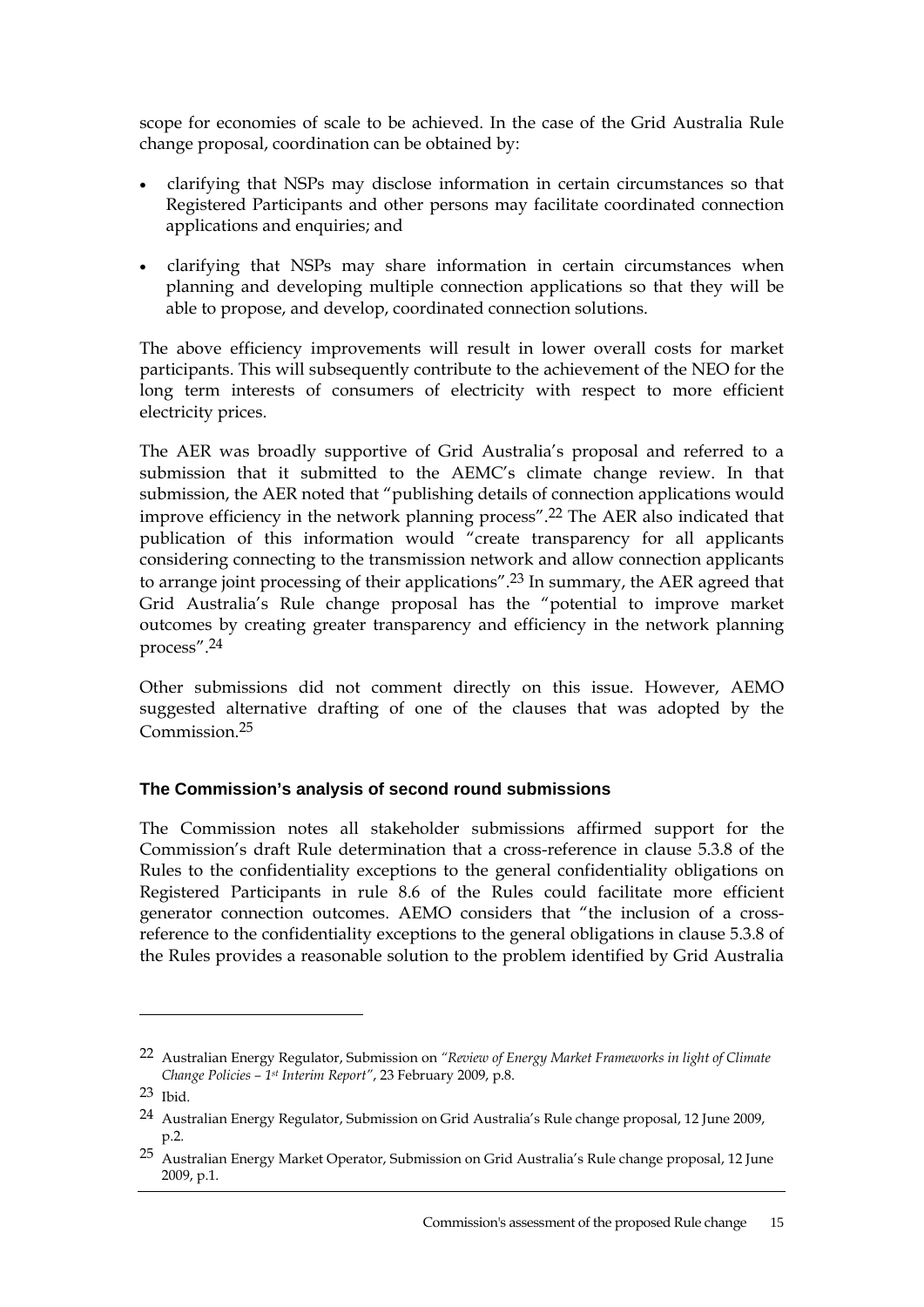and that it would correct an identified anomaly in the Rules".26 Similarly, Grid Australia states in its submission that it "welcomes the Commission's finding that clause 5.3.8 should be amended to include a cross-reference to the provisions in clause 8.6.2".27

#### **The Commission's Rule determination**

Based on our previous analysis, and support given in submissions, the Commission's assessment of Grid Australia's proposal as set out in the draft Rule determination is unchanged. That is, the inclusion of a cross-reference in clause 5.3.8 of the Rules to the confidentiality exceptions to the general confidentiality obligations on Registered Participants in rule 8.6 of the Rules will contribute to achievement of the NEO by promoting efficient coordinated connection applications.

The Rule as made will include an explicit cross-reference in clauses 5.3.8(a)(2) and 5.3.8(d) to rule 8.6 of the Rules.

### **A.2 Allow NSPs to disclose basic generator information regarding connection applications**

### **Grid Australia's proposal**

Grid Australia contended that due to the confidentiality provisions outlined in section A.1.1 above, NSPs are unable to disclose basic information regarding connection applications that could assist connection enquirers or connection applicants. Grid Australia notes that as a result, "prospective connection applicants may be unaware of opportunities to reduce connection charges for connection services by combining with others at the same location or alternative locations, or by otherwise benefiting from economies of scale for connection services at particular connection locations".28

To overcome this issue, Grid Australia proposed the addition of a new clause as described in its Rule change proposal as new clause 5.3.8(c1). The purpose of the clause would be to allow NSPs to disclose basic information regarding connection applications. Grid Australia proposed that this information include: "size; location; completion date; primary technology (coal, gas wind etc); and broad function (baseload generator, peaking generator or load)".29 Under Grid Australia's proposed Rule, an NSP would have the discretion to disclose this information following finalisation of an application to connect with the generator.

<sup>26</sup> Australian Energy Market Operator, Submission on the Commission's draft Rule determination, 2 October 2009, p.1.

<sup>27</sup> Grid Australia, Submission on the Commission's draft Rule determination, 2 October 2009, p.3.

<sup>28</sup> Ibid. at p.3.

 $29$  Ibid.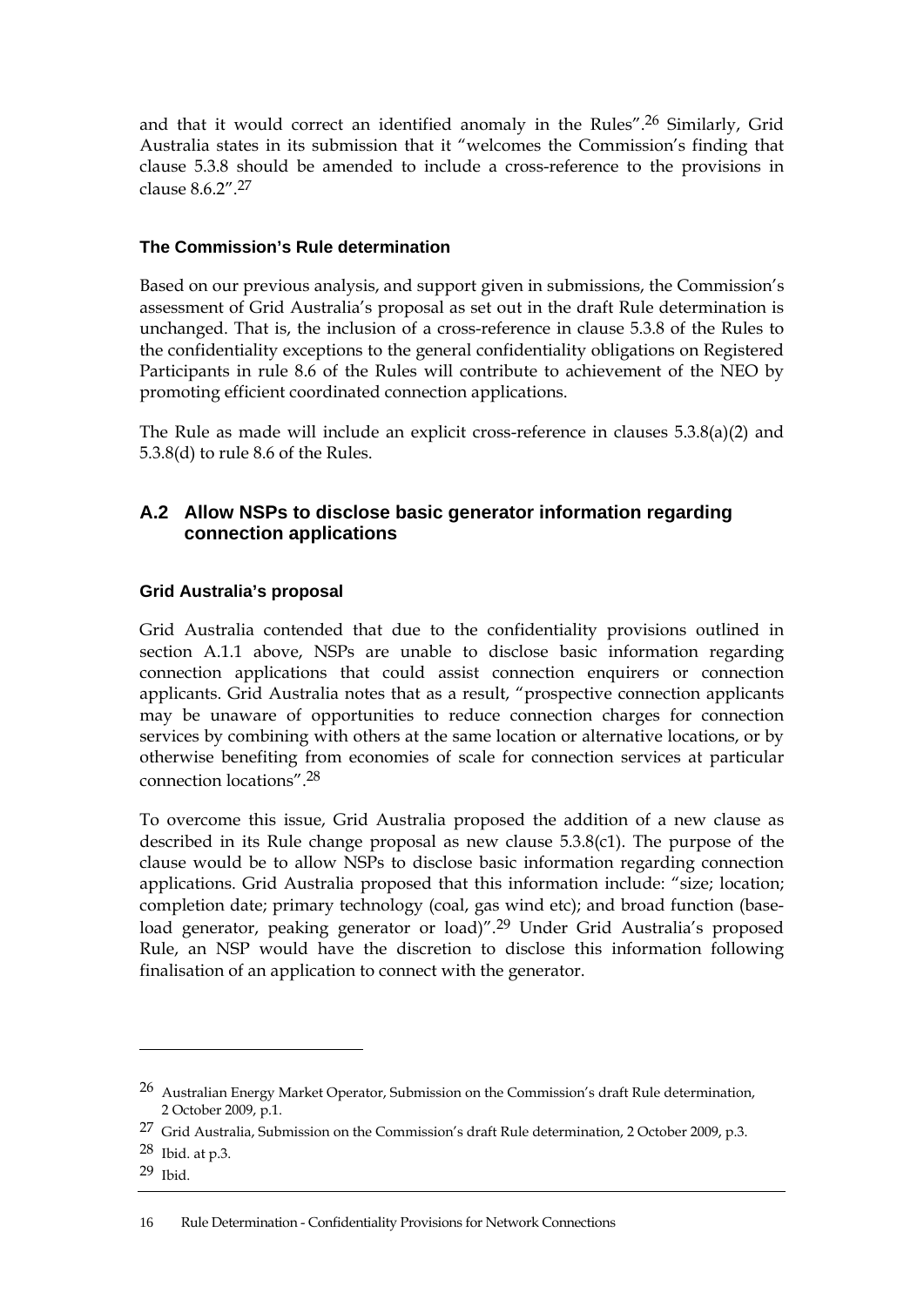#### **The Commission's draft Rule determination and analysis of first round submissions**

As the Commission proposed to make an explicit cross-reference in clause 5.3.8 of the Rules to the confidentiality exceptions to the general confidentiality obligations on Registered Participants in rule 8.6 of the Rules, the Commission considered it unnecessary to include Grid Australia's proposed new clause. This is because the cross-reference in clause 5.3.8 of the Rules to rule 8.6 is adequate to clarify that NSPs may disclose information in certain circumstances to Registered Participants and other persons to facilitate coordinated connection applications and enquiries.

The Commission subsequently did not adopt Grid Australia's Rule change proposal to allow NSPs to disclose basic generator information regarding the size, location, completion date, primary technology and broad function in respect of an application to connect.

When connection information is public, the cross-reference in clause 5.3.8 of the Rules to the confidentiality exceptions would clarify that NSPs may disclose or publish basic generator connection information. Given the high likelihood that connection information will be public prior to a connection agreement; it was considered unnecessary to include an additional clause allowing the disclosure of basic generator information. Therefore, generators should be aware of opportunities to reduce connection charges for connection services.

Discussions held with Grid Australia and AEMO indicated that basic generator information is often publicly available before the 'connection enquiry' is lodged with an NSP. Therefore, the Commission understands there is a high likelihood the information is publicly available before a connection agreement is signed, which is when Grid Australia proposed to disclose the information.

Basic information about future generator connections is also published and available for potential connecting generators. Information relating to new generation projects is published annually in both AEMO's ESOO and NSPs annual planning reports. In the ESOO, future generation projects are divided into three categories, proposed, advanced and committed projects.<sup>30</sup> For all three categories, information regarding the company/operator, project name, fuel type, region, commissioning date and in some instances size are provided.<sup>31</sup> The Commission noted that this information is broadly consistent with the information contained in Grid Australia's Rule change proposal.

The view of the AER was also consistent with that of the Commission. The AER indicated in its submission that it is "unlikely that there will be any commercial

<sup>30</sup> Generation projects are assessed by AEMO against five criteria: site – acquired land for the construction of the project; major components – contracts for the supply and construction of major plant or equipment; planning consents – obtained all required planning and construction approvals and licenses; finance – financing arrangements finalized and contracts executed; and construction date – firm date has been set for it to commence. A project that meets all five criteria is termed committed project and a project that meets three criteria is termed an advanced project.

<sup>31</sup> For examples of the information published by AEMO on proposed generator projects see, http://www.aemo.com.au/data/gendata\_prop.shtml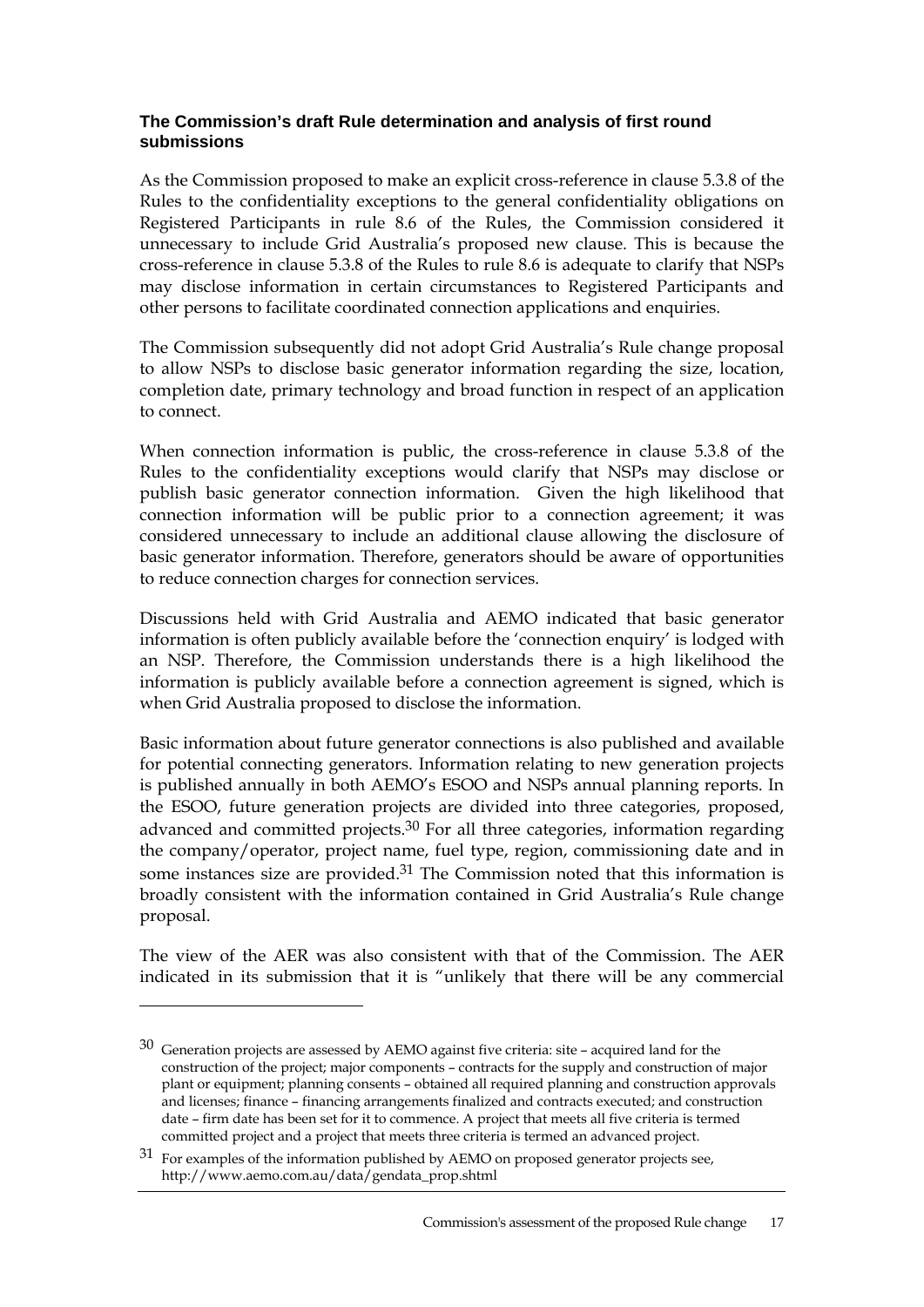sensitivity surrounding this information. The applicant would have sought town planning and environmental approvals for the project and the intentions of the connecting applicant are likely to have been made known through the ESOO process for the purpose of the reserve assessments".32 That is, the information was likely to be publicly available.

#### **Risk of disclosing commercially sensitive information**

A joint submission from the NGF and the Clean Energy Council contended that depending on the timing, publication of the information could lead to the disclosure of commercially sensitive information. Consequently, the disclosure of this information may undermine a generators potential 'first mover' competitive advantage.

Despite there being a high likelihood of the information already being public, the Commission agreed that a generator may lose their 'first mover' advantage if it was not generally and publicly available. However, the confidentiality exceptions require consent to disclose the information if it is not already public. This would protect the commercial interests of generators, but allow coordination where consent has been granted.

### **Mandatory publication requirement**

The AER submission proposed that the disclosure of basic generator information by NSPs be made mandatory. The AER notes that "a mandatory requirement on NSPs to publish the details of connection applications would be unlikely to have an adverse impact on the market".33

The Commission considered that the relevant basic information is already published and available for prospective generators in both AEMO's ESOO and NSP's Annual Planning Reports. Therefore, a mandatory requirement on NSPs to publish basic information would not improve outcomes.

The information sought to be published by Grid Australia is published in the context of AEMO and NSP's compliance with more general obligations to publish generating capabilities. With respect to AEMO, this includes the capabilities of existing generating units and generating units for which formal commitments have been made for construction or installation under clause  $3.13.3(q)(2)$ , or any updates to this information under clause 3.13.3(r). Planning proposals for future connection points in respect of NSPs are outlined under clause 5.6.2A(b)(2) of the Rules. An obligation on NSPs to publish the information is not necessary. Basic generator information of the type proposed by Grid Australia in its Rule change proposal is already published in both AEMO's and NSPs annual reports. Given the information is already widely available, the Commission considered that imposing a regulatory obligation was unlikely to promote the efficient operation and use of NSP resources for the long

<sup>32</sup> AER, Submission on Grid Australia's Rule change proposal, 12 June 2009, p.2.

<sup>33</sup> Ibid.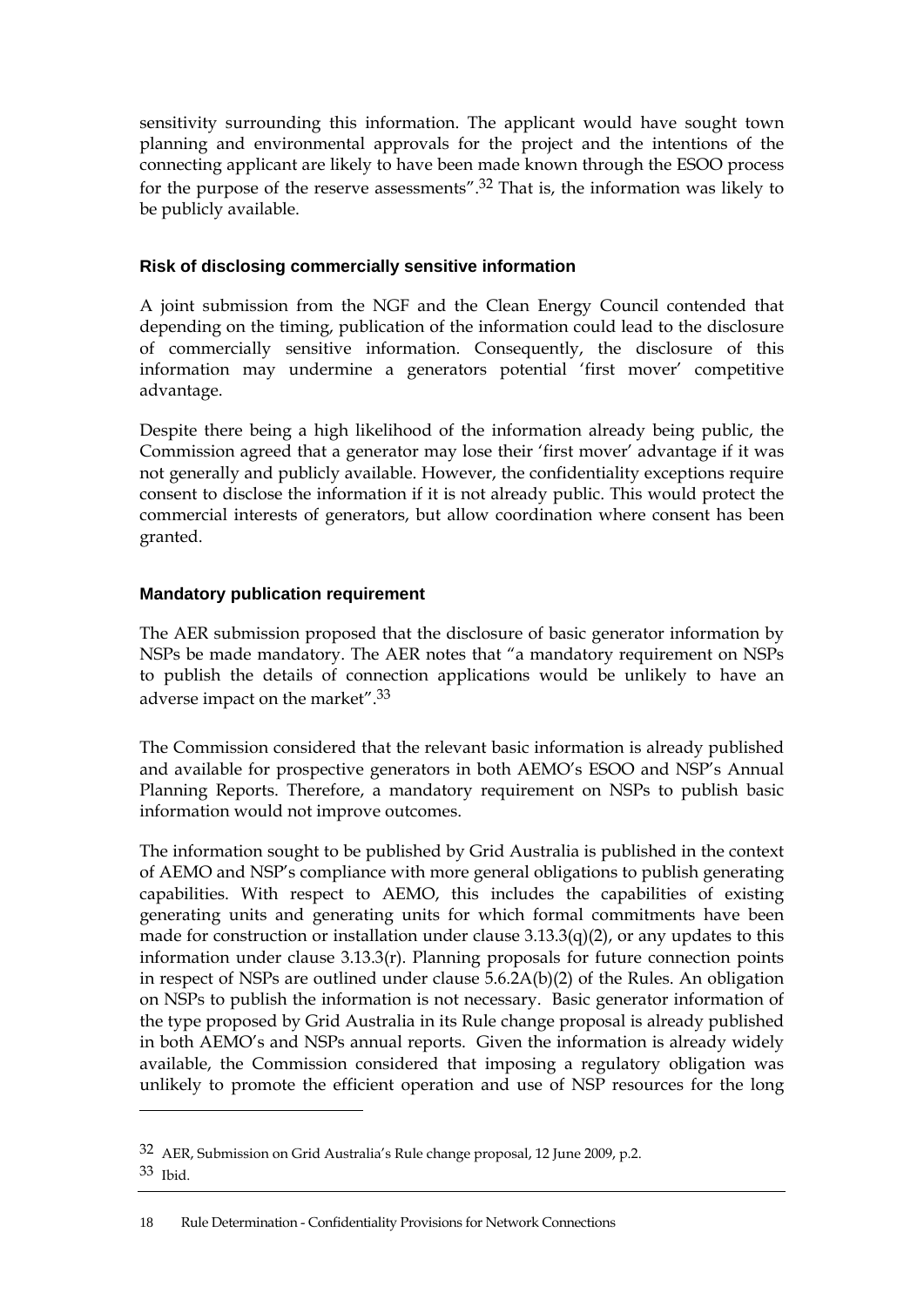term interests of consumers of electricity with respect to the reliability, safety and security of the national electricity system. Therefore, the Commission did not consider a mandatory obligation to publish basic generator information was likely to contribute to the achievement of the NEO.

#### **The Commission's analysis of second round submissions**

Submissions from AEMO and Grid Australia made reference to this issue. This section identifies and analyses the three issues in which stakeholders sought further clarification from the Commission.

AEMO contends that the purpose of Grid Australia's new clause 5.3.8(c1), is to "address issues related to the efficient processing of connection applications".34 AEMO's submission indicated that there are benefits to increasing the accessibility of basic generator information. Specifically, AEMO stated that "Rule amendments to increase the accessibility of basic generator information regarding proposed connection points, would increase opportunities for proponents to proceed with coordinated or jointly processed connection applications".35

The Commission agrees that generators require information so they are aware of other prospective projects where there may be opportunities to co-ordinate connection agreements. As previously noted, the Commission considers that the appropriate information is already published in both the ESOO and Annual Planning Reports. In addition, by virtue of the cross-reference in clause 5.3.8 of the Rules to the confidentiality exceptions to the general confidentiality obligations on Registered Participants under rule 8.6, the basic generator information that NSPs collect under Schedule 5.4 may be published in certain circumstances as NSPs see fit. The Commission also notes that generators have a commercial incentive to seek information regarding the developments of their competitors. That is, generators are best placed to facilitate co-ordinated and/or jointly processed connection applications.

The second issue under consideration was identified by Grid Australia in its submission. Grid Australia implies there is a trade-off between the commercial interests of connecting generators and broader market benefits. Grid Australia states that the disclosure of basic generator information is a "matter of policy to determine the appropriate balance between the protection of a particular party's commercial interests and the broader achievement of the NEO".36

As noted previously, the Commission considers that there are legitimate commercial reasons for some connection information to be maintained in confidence. In particular, to protect a generators 'first mover' advantage. Therefore, under these circumstances the Commission does not consider it appropriate that a NSP disclose

-

<sup>34</sup> Australian Energy Market Operator, Submission on the Commission's draft Rule determination, 2 October 2009, p.1.

<sup>35</sup> Ibid.

<sup>36</sup> Grid Australia, Submission on the Commission's draft Rule determination, 2 October 2009, p.4.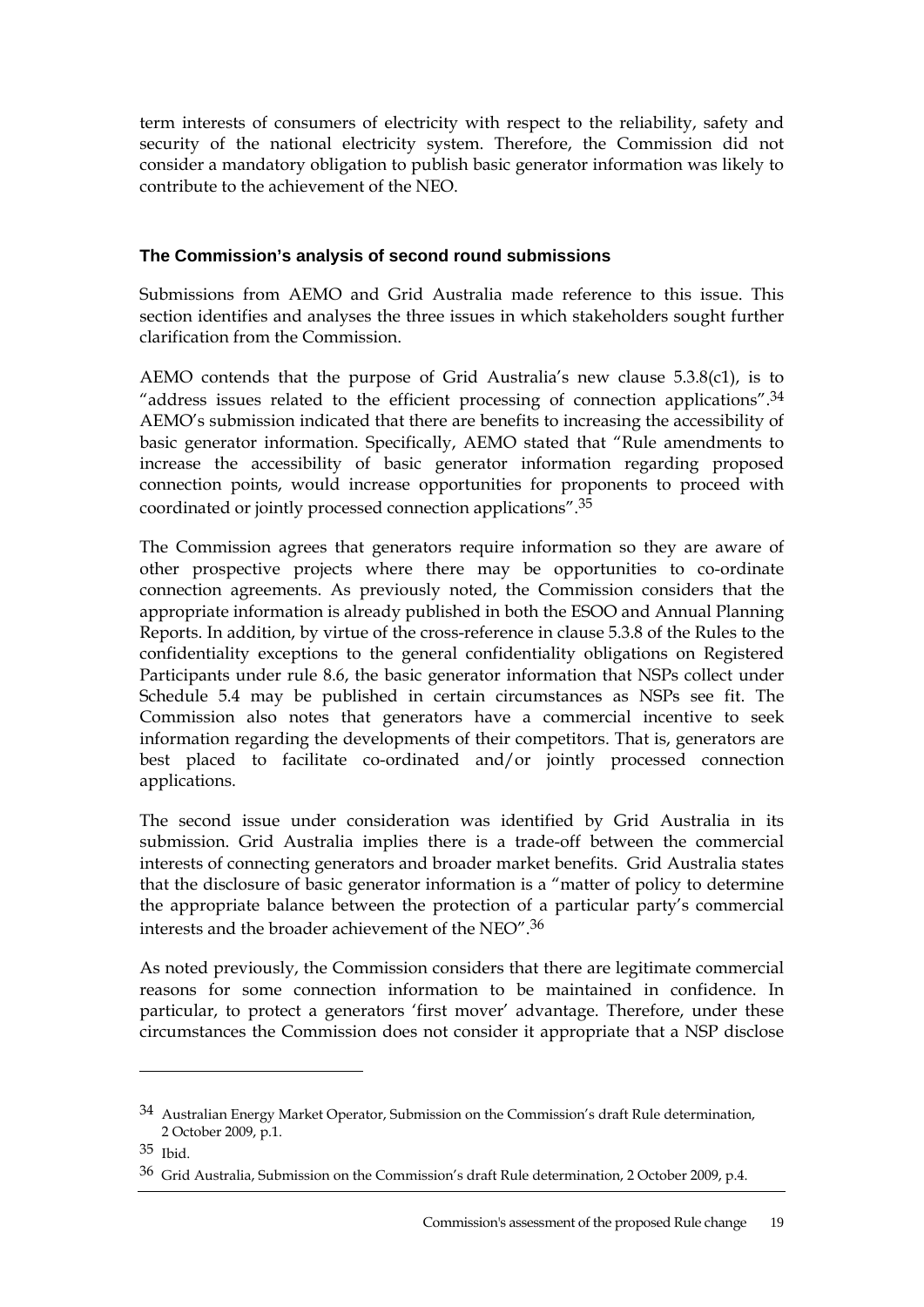or publish information that has a legitimate claim of confidentiality. Thus the Commission considers it appropriate that the Rules based confidentiality arrangements under rule 8.6 apply in relation to the disclosure and/or publication of connection information. This is primarily because failure to maintain adequate protection may weaken the confidence of generators who wish to invest in the market, which could adversely impact the reliability, safety and security of the national electricity system.

The third issue was also raised by Grid Australia. Grid Australia notes that the new clause 5.3.8(c1) would enable consistent disclosure of basic connection information for planning purposes.37 However, the Commission understands that the lack of consistency in the ESOO is primarily as a result of the restrictions on the disclosure of confidential information. That is, AEMO may only publish information that is publicly available. As noted above, the Commission considers that these restrictions are important for maintaining investor confidence in the NEM. Therefore, the Commission considers that had the new clause 5.3.8(c1) been added to the Rules, the Rules based confidentiality arrangements would still need to apply. As a result, the ability to publish consistent information would still be limited by confidentiality concerns.

### **The Commission's Rule determination**

The Commission has maintained the view that it is unnecessary to include Grid Australia's proposed new clause 5.3.8(c1). The Commission still maintains that the cross-reference in clause 5.3.8 of the Rules to rule 8.6 is adequate to clarify that NSPs may disclose information in certain circumstances to Registered Participants and other persons to facilitate coordinated connection applications and enquiries.

The Commission therefore has not agreed to the inclusion of Grid Australia's proposed clause 5.3.8(c1) in the Rule as made.

### **A.3 Disclosure of information to consultants**

### **Proposed amendment from Hill Michael**

Hill Michael noted in its submission that "access to critical data is an area which creates a bottleneck in the connection process for intending participants and internally within the NSPs".38 The submission further contended that this issue would become more apparent as a greater number of generators connect directly to DNSPs, which are less resourced relative to TNSPs.

To overcome the bottlenecks that arise at the preliminary studies stage of the connection process, Hill Michael considered amending Grid Australia's Rule change proposal. Specifically, amendments that extend to "include provisions to allow 'acceptable consultants', to access data on behalf of current participants and

37 Ibid.

<sup>38</sup> Hill Michael, Submission on Grid Australia's Rule change proposal, 12 June 2009, p.2.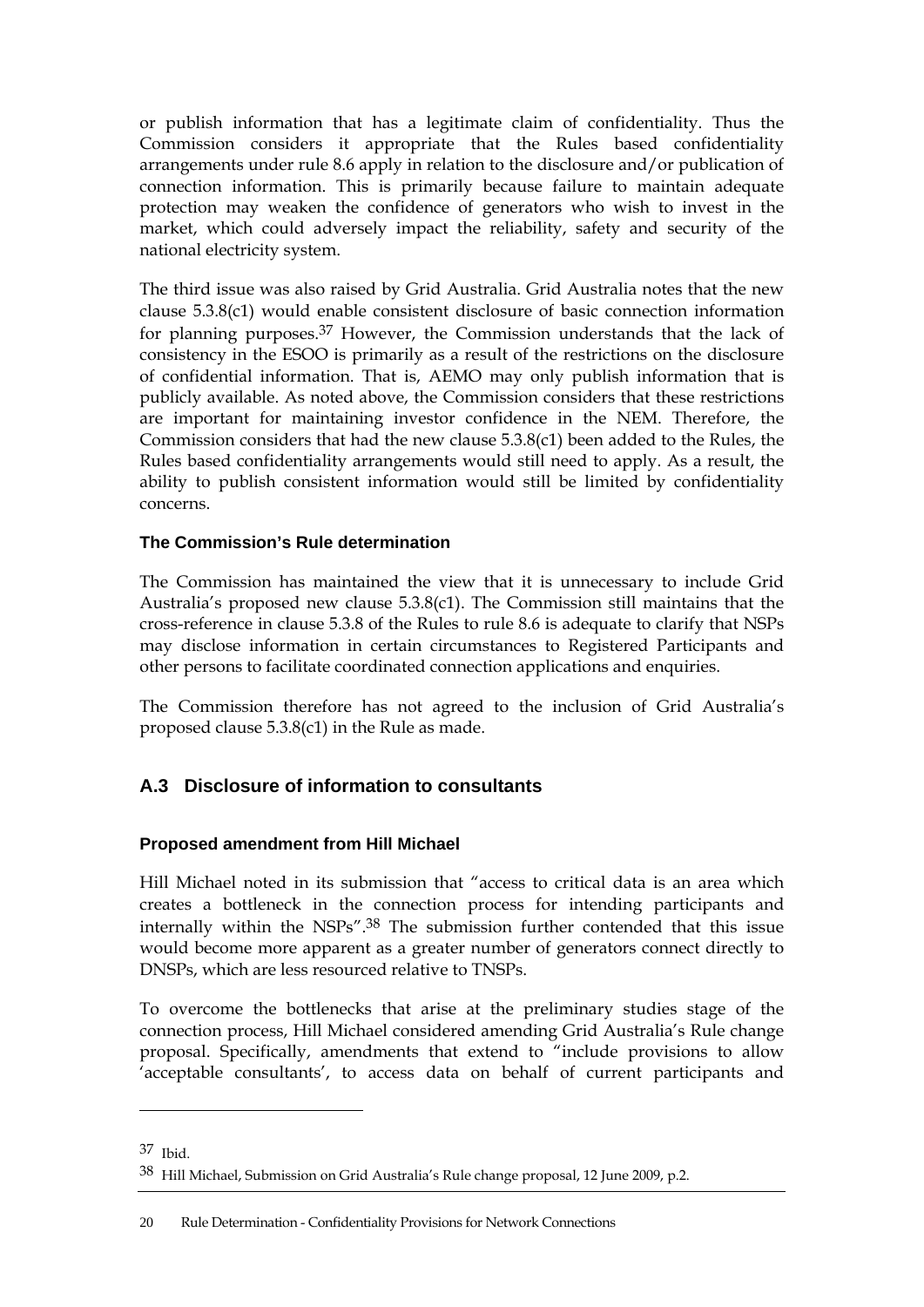intending participants of the NEM, subject to necessary confidentiality agreements being set up…".39 The amendment would be achieved by inclusion of a new clause 5.3.8(c2), allowing NSPs to disclose data and information to consultants acceptable to the disclosing NSP.

#### **The Commission's draft Rule determination and analysis of first round submissions**

The Commission did not agree with the inclusion of an amendment that allowed the disclosure of data and information by NSPs directly to consultants. This is because consultants can obtain the information through Registered Participants by consent under clause 8.6.2(c) of the Rules.

The Commission did not adopt Hill Michael's proposal to allow the disclosure of data and information by NSPs directly to consultants.

The Commission considered that consultants should only have access to the data and information in respect of an application to connect, if it is in support of a Registered Participant's activities. This ensured the appropriate use of the information and ensured confidential information was adequately maintained.

In addition, by virtue of the inclusion of the cross-reference in clause 5.3.8 of the Rules to the confidentiality exceptions to the general confidentiality obligations on Registered Participants under rule 8.6, the Commission considered that the data and information provided under rule 5.3 may be disclosed by a Registered Participant to consultants engaged in respect of their connection application. This arises because the confidentiality exceptions explicitly allow Registered Participants to disclose information to their advisors and/or consultants given the likelihood that connection information will be public prior to a connection agreement. This does not preclude NSPs disclosing information to consultants engaged by them in accordance with their obligations under the Rules.

In addition, the Commission considered that the disclosure of information directly from NSPs to consultants other than in accordance with rule 8.6 of the Rules, would not contribute to the achievement of the NEO. This is because it may inadvertently lead to the disclosure of a Registered Participants confidential information. This may weaken the confidence of generators who wish to invest in the market, which may adversely impact the reliability, safety and security of the national electricity system. For this reason, the Commission considered the proposal was unlikely to contribute to achievement of the NEO.

### **The Commission's Rule determination**

Given that none of the submissions received by the Commission on its draft Rule determination provided further information on this issue, the Commission's

39 Ibid.